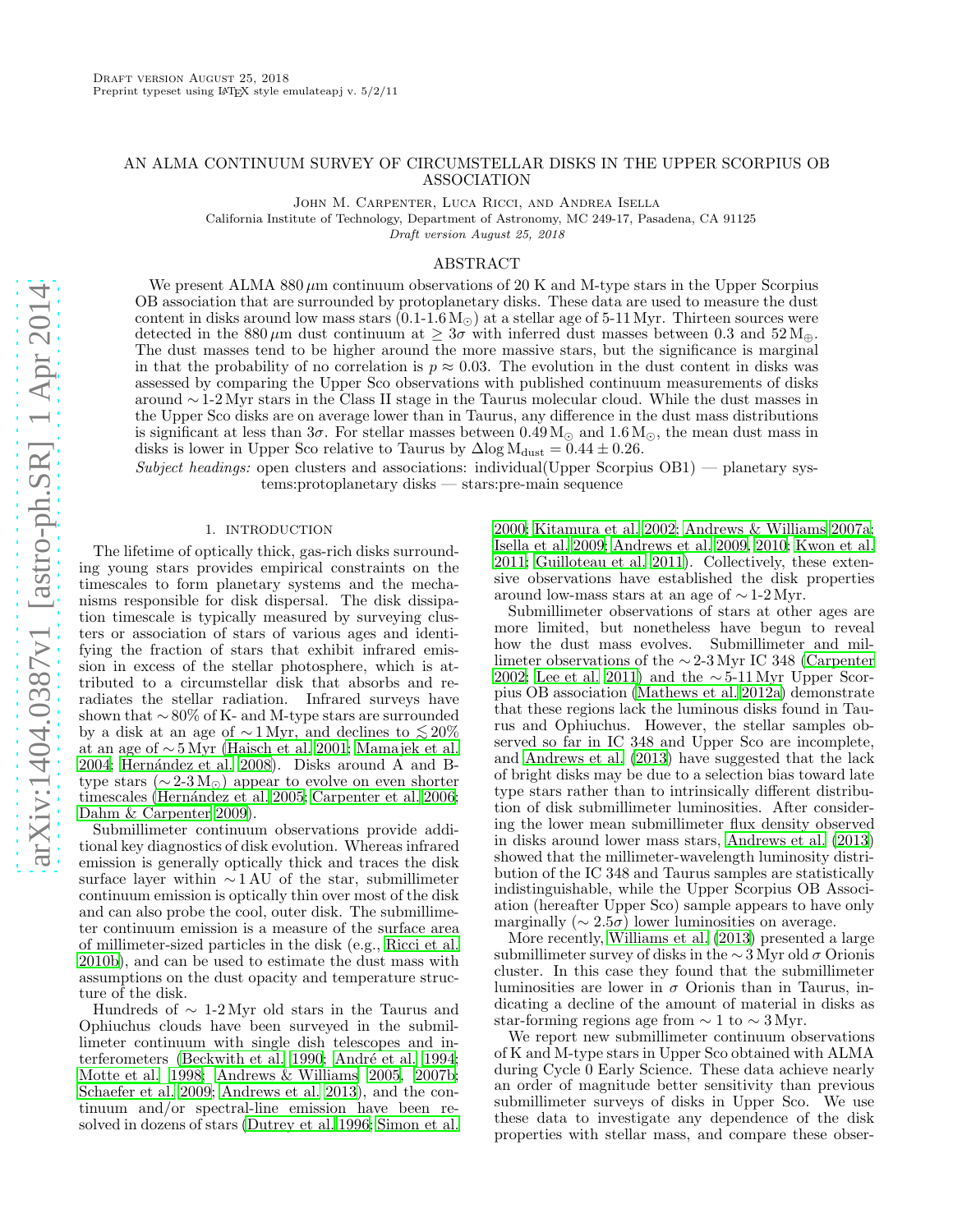vations with existing submillimeter continuum measurements of stars in the younger Taurus region to investigate the evolution of dust masses.

### 2. THE UPPER SCO SAMPLE

<span id="page-1-0"></span>The initial sample consisted of 24 K and M-type stars in Upper Sco that were identified with an infrared excess between  $3.6 \mu m$  and  $16 \mu m$  by [Carpenter et al.](#page-5-3) [\(2006\)](#page-5-3). The characteristics of the infrared excess suggest that these stars are surrounded by optically thick disks in the Class II evolutionary stage [\(Lada & Wilking](#page-5-20) [1984\)](#page-5-20). Table [1](#page-12-0) lists the 20 sources observed with ALMA, the phase center of the ALMA observations, and the date of the ALMA observations. The four sources that were not observed before the end of Cycle 0 are J161115.3−175721 (M1 spectral type), J160545.4−202308 (M2), J160357.9−194210 (M2), and J160953.6−175446 (M3).

The stellar luminosity  $(L_*)$ , effective temperature  $(T_*)$ , and mass  $(M_*)$  were estimated based on available photometry and spectroscopy. The effective temperature scale was set based on the observed spectral type. In anticipation of comparing the ALMA observations of Upper Sco with observations of Taurus presented in the literature, the temperature scale described in [Andrews et al.](#page-5-9) [\(2013\)](#page-5-9) and references therein was adopted.

Observed optical and near-infrared photometry were drawn from the 2MASS [\(Skrutskie et al. 2006;](#page-6-7) [Cutri et al. 2003](#page-5-21)) and DENIS [\(The DENIS Consortium](#page-6-8) [2005\)](#page-6-8) photometric catalogs. The visual extinction was estimated from the observed DENIS  $I - J$  color by adopting the intrinsic colors for 5-30Myr stars from [Pecaut & Mamajek \(2013](#page-6-9)) and the [Cardelli et al. \(1989](#page-5-22)) extinction law. DENIS photometry was not available for 3 sources, for which we adopt  $A_V = 0.7$  mag (the median value for the remaining stars) and an uncertainty of 0.5 mag. For J161420.2-190648, the visual extinction derived from the DENIS  $I - J$  color  $(A_V = 4.0 \pm 0.27$  mag) produced a visual extinction significantly larger than derived by [Preibisch et al. \(2002\)](#page-6-10) from  $R-I$  photometry  $(A<sub>V</sub> = 1.8)$ . This star exhibits excess emission in the near-infrared bands that may contribute to the J-band photometry [\(Dahm & Carpenter 2009\)](#page-5-4); we adopted  $A_V = 2 \pm 0.5$  mag for this star.

The uncertainties in the effective temperatures assume a spectral type uncertainty of  $\pm 1$  subclass. The uncertainties in the luminosities include the uncertainty in the J-band photometry, the extinction, and the distance to Upper Sco, which is assumed to be 15% of the mean distance of 145 pc [\(de Zeeuw et al. 1999\)](#page-5-23). Assuming gaussian distributions in  $\log L_*$  and  $\log T_*$ , the distribution of possible stellar masses (and ages) were derived using the [Siess et al. \(2000](#page-6-11)) pre-main-sequence evolutionary tracks with a metallicity of  $Z=0.02$  and no convective overshoot. The stellar mass distribution was then inferred by marginalizing over the stellar ages. Table [2](#page-13-0) lists the derived stellar parameters.

### 3. ALMA OBSERVATIONS

The ALMA Early Science Cycle 0 observations were obtained on 2012 Aug 24 UT ( $\tilde{7}$  sources), 2012 Aug 28  $(6 \text{ sources})$ , and  $2012 \text{ Dec } 16 \text{ (5 sources)}$ . Table [3](#page-14-0) summarizes the observations, including the number of 12 m antennas used, the minimum and maximum project baselines, the primary flux calibrator, a secondary flux calibrator, the passband calibrator, and the gain calibrator for each day.

All observations were obtained in Band 7 with a fullwidth-at-half-maximum (FWHM) primary beam size of 18.5′′. The correlator was configured to record dual polarization for spectral windows centered on 333.8, 335.7, 345.8, and 347.7 GHz for a mean frequency of  $340.7 \text{ GHz}$  (880  $\mu$ m). Each window provided a bandwidth of 1.875 GHz with channel widths of 0.488MHz. The spectral resolution is twice the channel width. One spectral window was centered on the  ${}^{12}CO$  J=3 – 2 line at a rest frequency of 345.79599GHz. The channels with  $12$ CO J=3 $-2$  emission were omitted when analyzing the continuum data.

The ALMA data were calibrated using the CASA package. The initial reduction scripts were kindly provided by Crystal Brogan (NRAO), which included phase calibration with the 183 GHz water vapor radiometers, bandpass calibration, flux calibration, and gain calibration. Table [3](#page-14-0) lists the calibrators for each night. We adapted the initial calibration scripts to perform bandpass, flux, and gain calibration using CASA 4.1.

Flux calibration was established by observing either Neptune or Titan, and adopting the Butler-JPL-Horizon  $2012$  models. Due to the broad  ${}^{12}CO$  J=3 – 2 absorption line present in the atmospheres of Neptune and Titan at 345.8 GHz, we measured the flux densities of the bandpass and gain calibrators only in the 333.8 GHz and 335.7 GHz spectral windows. The flux densities measured in these two windows were consistent to within 3% for a given source on a single day. The average flux density in these two windows was adopted for all 4 spectral windows.

The measured flux densities of the passband, secondary, and gain calibrators were 16% brighter on average for the 2012 Aug 28 data than on 2012 Aug 24. Given the measurements were obtained 4 days apart and the flux differences were common to 3 different calibrators, we assume that this represents a systematic difference in the absolute flux calibration between the two datasets. For these two days, we averaged the two flux measurements for each calibrator. The adopted flux density for the gain calibrator J1625−2527 on these two nights was 0.97 Jy. We adopt a  $1\sigma$  calibration uncertainty of 10%.

Images were created from the calibrated visibilities using CASA 4.1 using a Briggs robust weighting parameter of 2. A continuum map was produced by averaging all of the channels except those around the  $12^{\circ}$ CO J=3−2 line. The  $1\sigma$  point source sensitivity near the phase center is typically 0.19, 0.16, and  $0.52 \text{ mJy beam}^{-1}$  for sources observed on 2012 Aug 24, 2012 Aug 28, and 2012 Dec 16, respectively.

#### 4. ALMA RESULTS

Figure [1](#page-7-0) presents contour maps on the  $880 \mu m$  continuum emission for the Upper Sco sample. Each image is centered on the expected stellar position, which was computed using the coordinates and proper motions in the PPMXL [\(Roeser et al. 2010\)](#page-6-12) catalog. The median offset of the expected stellar position from the phase center of the ALMA observations is  $(\Delta \alpha, \Delta \delta) = (-0.17'', -0.33'')$ .

Figure [2](#page-8-0) presents the real component of the observed continuum visibilities for each source. The continuum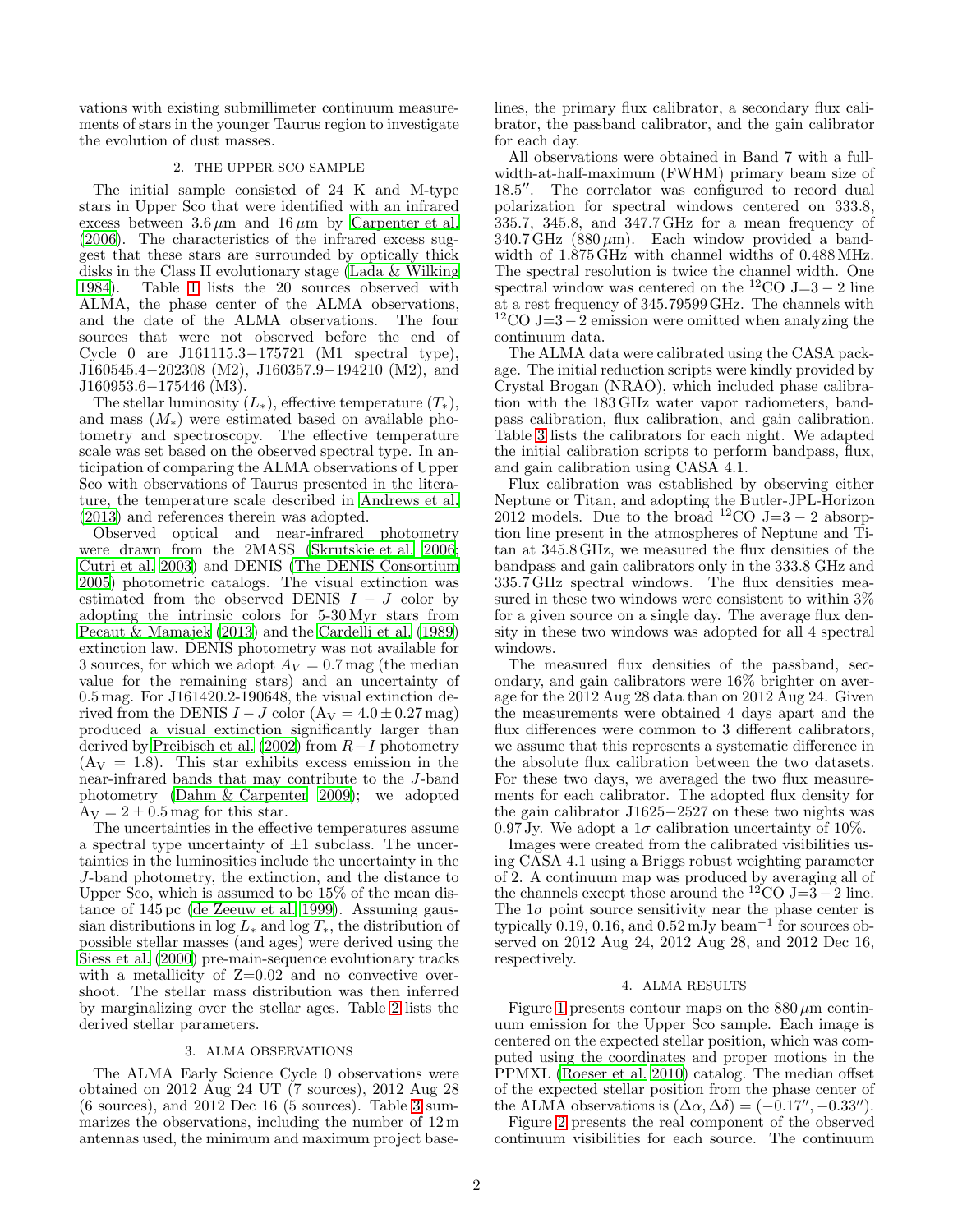emission toward 4 sources (J160421.7-213028, J160823.2- 193001, J160900.7-190852, and J161420.2-190648) are clearly resolved in that the visibilities decline in amplitude with increasing  $uv$  distance: The 4 resolved sources are also the brightest disks in the sample with flux densities in excess of  $40 \,\mathrm{mJy}$  at  $880 \,\mathrm{\mu m}$ ; the remaining sources have flux densities less than 6 mJy. The dust emission around J160421.7-213028 is resolved into a ring, which was previously imaged in the  $850 \mu m$  continuum with the SMA [\(Mathews et al. 2012a\)](#page-6-5) and scattered light [\(Mayama et al. 2012\)](#page-6-13). Zhang et al. (2014, in preparation) present an extensive analysis of the ALMA continuum and molecular line data for this source. Model fitting for the remaining sources and along with analysis of the  ${}^{12}CO$  J=3 – 2 data will be presented in a separate paper.

Flux densities were measured by fitting an elliptical gaussian to the visibility data using *uvmodelfit* in CASA. The model contains 6 free parameters: 1) the integrated flux density, 2) the full-width-at-half-maximum  $(FWHM)$ , 3) the aspect ratio, 4) the position angle, 5) the right ascension offset from the phase center, and 6) the declination offset from the phase center. The uncertainty on the model parameters were scaled by the factor needed to produce a reduced chi-squared of unity. If the ratio of the FWHM to the uncertainty in the FWHM was less than 2, a point source model with three free parameters (integrated intensity and position offsets) was fitted to the visibility data instead. For the disk ring around J160421.7−213028, the flux density was measured using aperture photometry in a circular aperture of radius 1.5′′ in the deconvolved image.

Table [4](#page-15-0) summarizes the continuum measurements. The table includes the integrated flux density, the offset of the submillimeter emission from the stellar position, the rms noise in the synthesized image, and the FWHM and position angle of the deconvolved beam. The uncertainty in the offsets include the uncertainties in the stellar position at the measured epoch in the PPMXL catalog, the proper motion propagated since that epoch, and the centroid of the submillimeter continuum emission. Upper limits to the flux density were computed as  $\max(0, S_{\nu}) + 3 \times \text{rms}$ , assuming that the emission originates from a point source.

Thirteen sources were detected in the  $880 \,\mu \mathrm{m}$  continuum with a signal-to-noise ratio of 3 or greater. Within the  $3\sigma$  uncertainties, the centroid of the continuum emission is consistent with the stellar position, with a median offset between the centroid of the  $880 \,\mu m$  continuum and the expected stellar position of  $(\Delta \alpha, \Delta \delta)$  =  $(0.02'', 0.05'')$ . We conclude that most of the ALMA detections must be associated with the star, and that there are no clear examples of extragalactic contamination in the sample. We assume throughout this paper that the detected continuum sources are associated with the Upper Sco stars.

### 5. PROPERTIES OF DISKS IN UPPER SCO

In this section, the ALMA continuum measurements are used to infer the mass of dust in the circumstellar disks. After describing how the dust masses are estimated, we examine if the dust masses vary systematically with stellar mass within Upper Sco. We then compare the dust mass distribution with stars in the younger Taurus molecular cloud to constrain the evolution of dust mass with time.

## 5.1. Dust Masses

Interferometric observations can be used to measure the dust masses in disks by fitting a parameterized surface density model to the observed visibilities. While interferometric data are available for the entire Upper Sco sample, such data are not available for all sources in the Taurus comparison sample described below. Therefore, we adopt a simplified approach to estimating dust masses that can be applied to all sources, as outlined in [Andrews et al. \(2013\)](#page-5-9). Assuming the dust emission is isothermal and optically thin, the dust mass is given by

$$
\log M_{\rm dust} = \log S_{\nu} + 2\log d - \log \kappa_{\nu} - \log B_{\nu}(T_{\rm dust}), (1)
$$

where  $S_{\nu}$  is the observed flux density, d is the distance,  $\kappa_{\nu}$ is the dust opacity, and  $B_{\nu}(T_{\text{dust}})$  is the Planck function for the dust temperature  $T_{\text{dust}}$ . We adopt  $d = 145 \,\text{pc}$ , which is the mean distance of the OB stars in the Upper Sco association [\(de Zeeuw et al. 1999\)](#page-5-23). For consistency with [Andrews et al. \(2013\)](#page-5-9), we adopt  $\kappa_{\nu}$ =2.3 cm<sup>2</sup> g<sup>-1</sup> at 230 GHz, and assume  $\kappa_{\nu}$  scales with frequency as  $\nu^{\beta}$ , where  $\beta = 0.4$ . The dust temperature is estimated as  $T_{\text{dust}} = 25 \,\text{K} \times (L_*/L_{\odot})^{0.25}$  (see [Andrews et al. 2013](#page-5-9)). While a range of dust temperatures will be present in a disk, this formalism represents the characteristic dust temperature that describes the continuum emission.

Table [5](#page-16-0) lists the derived dust masses. The uncertainties in the dust mass include the uncertainties in the measured flux densities and the distance to Upper Sco. The dust mass uncertainties do not include errors in the assumed dust opacity. However, the relative changes in the inferred dust masses may be more accurate to the extent that the dust properties are similar between disks.

# 5.2. Dust Mass vs. Stellar Mass in Upper Sco

Figure [3](#page-9-0) shows the derived dust masses as a function of the stellar mass for the 20 stars in Upper Sco. The inferred dust masses of the sources detected with ALMA range over two orders of magnitude from  $0.3 M_{\oplus}$ to  $52 M_{\oplus}$ , which represents ~0.01% to 1.7% of the stellar mass assuming a dust-to-gas ratio of 0.01 by mass. Considering both detections and upper limits, most disks have dust masses less than  $1 M_{\oplus}$ .

Disks around lower mass stars tend to have lower dust masses than the disks around higher mass stars. Eight of the 9 stars with spectral type M3 or earlier  $(M_* > 0.26 M_{\odot})$  were detected with ALMA. The one star not detected was one of the five stars that had lower sensitivity compared to the majority of the sample. By comparison, of the eleven M4 and M5 stars in the sample, only 5 were detected, even though all 11 stars had high-sensitivity data. Thus the predominant number of stars with non-detections are the late spectral types with lower stellar masses.

The significance of these apparent trends were evaluated using the correlation tests adapted for censored data sets [\(Isobe et al. 1986\)](#page-5-24) as implemented in the ASURV software package [\(Lavalley et al. 1992\)](#page-5-25). The Cox proportional hazard test, the Kendall rank test, and the Spearman rank test in ASURV indicate that the probability of no correlation between dust mass and stellar mass is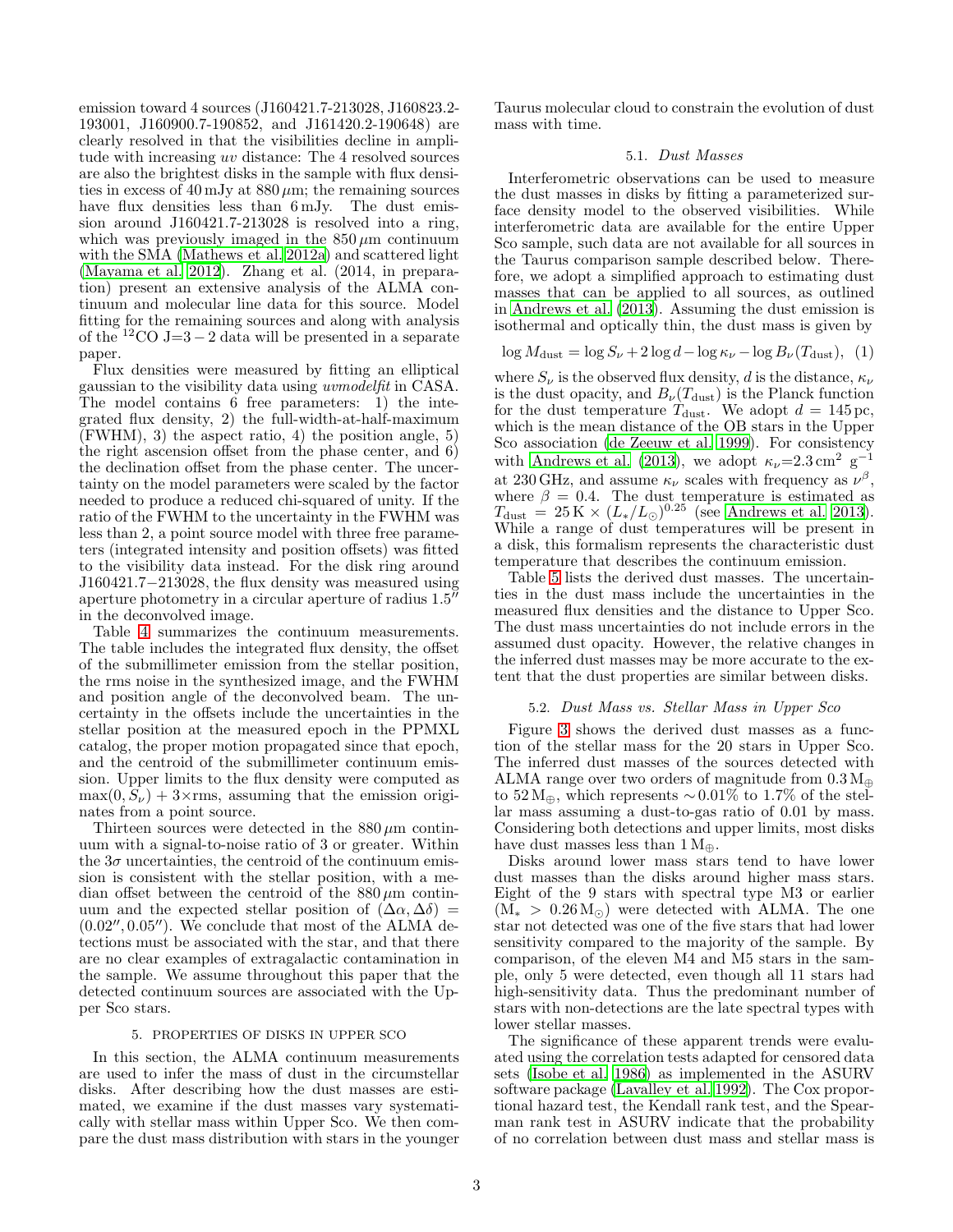0.017, 0.044, and 0.039 respectively. We conclude that there is marginal evidence that the dust masses declines with stellar mass in the Upper Sco sample.

Assuming a power-law relation is present between the dust masses and the stellar masses, the slope of the power-law was derived using the Bayesian method described in [Kelly \(2007\)](#page-5-26) that takes into account the measurement uncertainties, upper limits, and intrinsic scatter in the relationship. The derived relationship between the dust mass and the stellar mass is given by  $\log(M_{\text{dust}}/M_{\oplus}) = (0.68 \pm 0.30) + (1.01 \pm 1.00)$  $(0.60)$  log( $M_*/{\rm M}_{\odot}$ ) with a spread of  $0.76\pm0.24$  dex. Thus the slope is consistent with a linear correlation between dust mass and stellar mass, but the uncertainties on the slope are such that no correlation is consistent with the data. The slope and spread for Upper Sco are consistent with that for disks in Taurus (slope= $1.1 \pm 0.4$ , dispersion  $= 0.7 \pm 0.1$  dex) found by [Andrews et al. \(2013](#page-5-9)), which is shown as the shaded region in Figure [3.](#page-9-0) In the following section, we present a more quantitative comparison between the Upper Sco and Taurus samples.

## <span id="page-3-0"></span>6. COMPARISON BETWEEN UPPER SCO AND TAURUS

The percentage of K- and M-type stars in Upper Sco that retain an optically thick inner disk is  $\sim$  19% [\(Carpenter et al. 2006\)](#page-5-3) and may vary with stellar mass within this spectral type range [\(Luhman & Mamajek](#page-5-27) [2012\)](#page-5-27). Given that  $\sim 80\%$  of low-mass stars with an age of ∼ 1 Myr contain a disk [\(Hern´andez et al. 2008\)](#page-5-1), the average disk mass must be lower in Upper Sco compared to younger regions. However, the question remains if the dust masses stay relatively constant before dispersing rapidly, or if there is a steady decline in the dust mass as it disperses. These different scenarios ultimately reflect the mass loss rate in the disk and the mechanisms responsible for the disk dispersal. We aim to quantify this evolution by comparing submillimeter continuum observations towards stars of various ages that still retain optically thick disks.

In addition to the Upper Sco observations presented here (see also [Mathews et al. 2012a\)](#page-6-5), other star forming regions that have been surveyed at submillimeter wavelengths include Taurus [\(Beckwith et al.](#page-5-5) [1990;](#page-5-5) [Andrews & Williams 2005;](#page-5-7) [Andrews et al.](#page-5-9) [2013\)](#page-5-9),  $\rho$  Oph (André et al. 1994; [Motte et al. 1998;](#page-6-2) [Andrews & Williams 2007b\)](#page-5-8), IC 348 [\(Carpenter](#page-5-18) [2002;](#page-5-18) [Lee et al. 2011](#page-5-19)), the Orion Nebula Cluster [\(Mann & Williams 2009a](#page-6-14)[,b,](#page-6-15) [2010](#page-6-16); [Eisner et al. 2008](#page-5-28)) NGC 2024 [\(Eisner & Carpenter 2003\)](#page-5-29), MBM 12 [\(Itoh et al. 2003;](#page-5-30) [Hogerheijde et al. 2002\)](#page-5-31), Lupus [\(Nuernberger et al. 1997](#page-6-17)), Chamaeleon I [\(Henning et al.](#page-5-32) [1993\)](#page-5-32), Serpens [\(Testi & Sargent 1998\)](#page-6-18), and  $\sigma$  Orionis [\(Williams et al. 2013\)](#page-6-6). Taurus is the one region that can be most readily compared with Upper Sco for a number of reasons. After decades of searching for members (see recent compilations by [Rebull et al. 2010](#page-6-19) and [Luhman et al. 2010](#page-5-33)), the stellar census is likely nearly complete for sources with and without disks. A wealth of ancillary data, including spectral types, are available for most members, so that a robust comparison can be made with Upper Sco over the same stellar mass range. Finally, the close proximity leads to improved sensitivity, as most disks around stars in Taurus that

have spectral types earlier than M3 have been detected in the submillimeter continuum [\(Andrews et al. 2013\)](#page-5-9).

### 6.1. Relative ages

The age of Upper Sco is commonly assumed to be  $\sim$  5 Myr based on the kinematic of the B-type stars [\(Blaauw 1978](#page-5-34)), and placing association members in an HR diagram and inferring the age from evolutionary tracks [\(de Geus et al. 1989;](#page-5-35) [Preibisch et al. 2002](#page-6-10); [Slesnick et al. 2008\)](#page-6-20). More recently [Pecaut et al. \(2012](#page-6-21)) derived an age of 11±2Myr for Upper Sco based on the isochronal ages of the B, A, and G-type stars and the M supergiant Antares, and the luminosities of the F-type stars. They also derive a lower limit of 10.5 Myr (99% confidence) on the expansion age using radial velocities and Hipparcos parallaxes.

By comparison, the mean age of stars with disks in Taurus is  $\sim$  1-2Myr, as inferred by placing stars in an HR diagram (e.g., [Kenyon & Hartmann 1995;](#page-5-36) [Hartmann](#page-5-37) [2001;](#page-5-37) [Bertout et al. 2007;](#page-5-38) [Andrews et al. 2013\)](#page-5-9). Thus Upper Sco appears older than Taurus. While one must be cautious of ages derived by different techniques, qualitative signatures also support the notion that Upper Sco is older. First, the natal molecular cloud has been dispersed as the visual extinction toward the association members is typically  $A_V < 2$  mag. Also, the association lacks stars in the Class 0 and Class I phases which typify young star forming regions (e.g., [Gutermuth et al. 2011](#page-5-39)). Finally, late-type stars in Upper Sco have surface-gravity photospheric spectral lines consistent with an older age relative to Taurus, and in fact has been used as a defining characteristic of membership (e.g., [Slesnick et al. 2006](#page-6-22)). Thus even though the age of Upper Sco may be uncertain by a factor of  $\sim$  2, the association is almost certainly older than Taurus.

### 6.2. Relative dust masses

The comparison sample in Taurus consists of Class II sources compiled by [Luhman et al. \(2010](#page-5-33), see also [Rebull et al. 2010\)](#page-6-19). The submillimeter flux densities for this sample are presented in [Andrews et al. \(2013](#page-5-9)), who used new and published submillimeter observations at multiple wavelengths to estimate the flux density at a wavelength of  $890 \mu m$ . The Taurus submillimeter flux densities were extrapolated to the mean wavelength of the Upper Sco observations  $(880 \,\mu\text{m})$  by assuming the dust emission varies with frequency as  $\nu^{2.4}$ , which is the same frequency dependence adopted in [Andrews et al.](#page-5-9) [\(2013\)](#page-5-9).

It should be noted the upper limits to the submillimeter flux densities for the Taurus and Upper Sco observations are not computed consistently. Upper limits in Taurus are generally reported as 3 times the rms noise of the observations, while the upper limits in Upper Sco derived here are given as 3 times the rms plus any positive measured flux density. Thus the upper limits in Upper Sco are more conservative. Given the expectation that dust masses may be lower in the Upper Sco due to the older age, the different treatments of the upper limits will only weaken any differences in the two samples.

We analyzed the samples in two stellar mass ranges: 0.097-0.26 $M_{\odot}$  that encompasses the M3-M5 stars in Upper Sco, and  $0.49-1.6 M_{\odot}$  that encompasses the K2-M0.5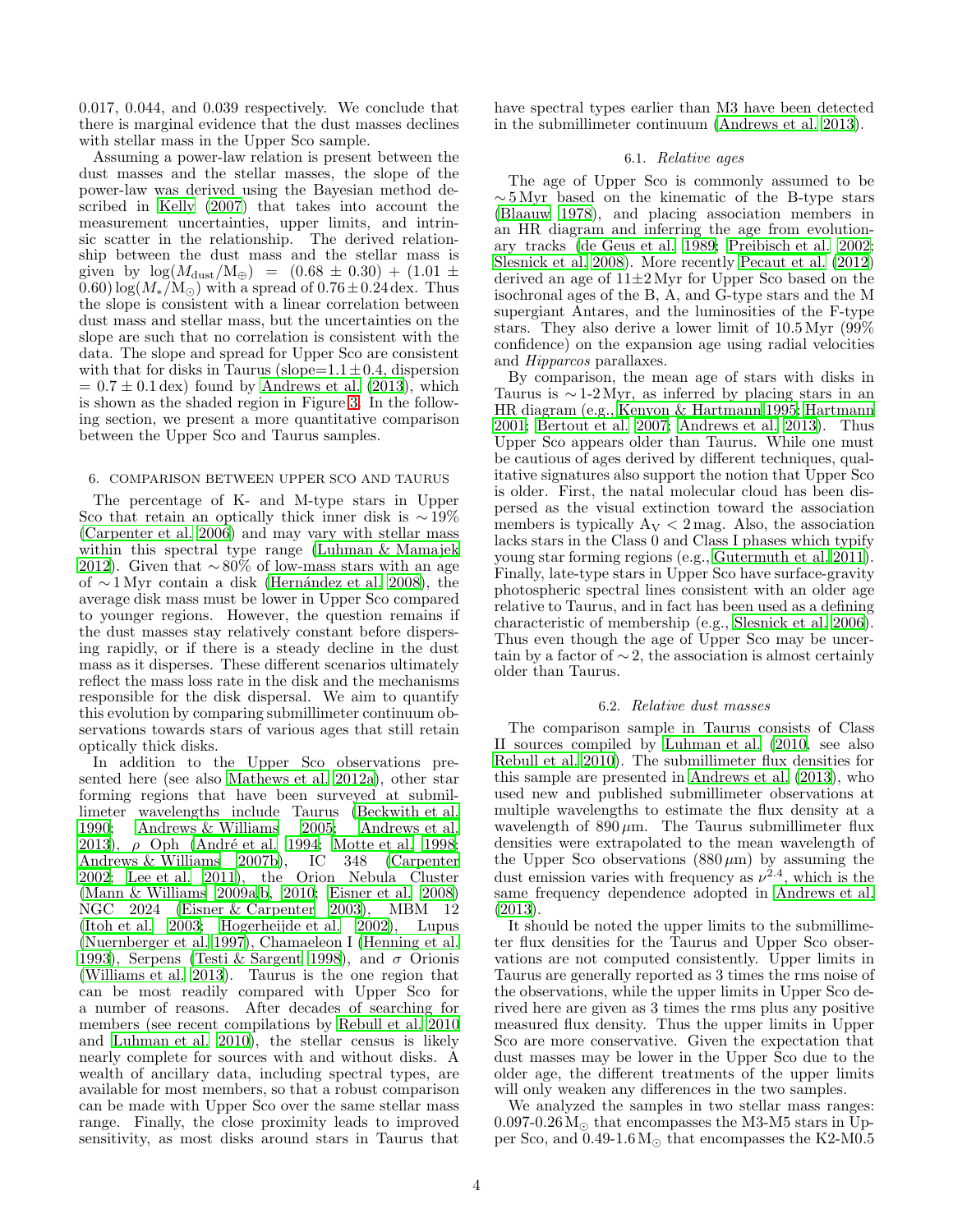stars. The selection was done by stellar mass rather than spectral type since given the age differences between Upper Sco and Taurus, there is not a strict correspondence between spectral type and stellar mass. The stellar masses for the Taurus sample were derived from the effective temperatures and stellar luminosities in [Andrews et al. \(2013\)](#page-5-9) using the interpolation procedure adopted for Upper Sco (see Section [2\)](#page-1-0). The difference in log M<sup>∗</sup> derived here and those reported in [Andrews et al.](#page-5-9)  $(2013)$  is 0.00 with a standard deviation of 0.05 dex.

The mass ranges of the two samples was motivated by three considerations. First, the observed Upper Sco sample contains no stars with spectral types between M0.5 and M3, which leads to a break in the stellar mass distribution. Second, [Andrews et al. \(2013\)](#page-5-9) found a correlation between dust mass and stellar mass in that dust masses in disks in Taurus are ∼ 7× larger in the higher mass bin than the lower mass bin. Finally, the fraction of stars with optically thick disks as traced by infrared observations increases with decreasing stellar mass in Upper Sco [\(Carpenter et al. 2006;](#page-5-3) [Luhman & Mamajek](#page-5-27) [2012\)](#page-5-27) and other regions (IC 348 - [Lada et al. 2006;](#page-5-40) NGC 2262 - [Dahm & Hillenbrand 2007](#page-5-41)). The variations in the disk mass and disk lifetime with stellar mass suggests that the disk mass-loss rate may also vary with stellar mass.

Ideally any comparison between Upper Sco and Taurus will consider the multiplicity of the stars since close companions can shorten the lifetime of disks [\(Jensen et al.](#page-5-42) [1996;](#page-5-42) [Cieza et al. 2009;](#page-5-43) [Harris et al. 2012](#page-5-44); [Kraus et al.](#page-5-45) [2012\)](#page-5-45). However, multiplicity information is currently available for only 7 of the 20 Upper Sco stars observed with ALMA [\(Kraus et al. 2008\)](#page-5-46). Therefore, we considered all of the stars in the Taurus sample that are within the appropriate stellar mass range. This could potentially bias the results if the remaining disks in Upper Sco are preferentially found around single stars.

We used the two-sample tests in the ASURV package to compare the Upper Sco and Taurus samples. The left panel in Figure [4](#page-10-0) compares the cumulative distribution of stellar masses in Taurus and Upper Sco for the lower mass stars. For these stars, the median stellar mass in Taurus is 25% higher  $(0.20 M_{\odot}$  vs.  $0.16 M_{\odot})$  than in Upper Sco. However, the two-sample tests in the ASURV package indicate a probability of 0.37-0.96 that the distribution of stellar masses are drawn from the same parent population. Similarly, for stars in the higher mass bin (see left panel in Figure [5\)](#page-11-0), the median stellar mass in the Taurus sample is 18% lower than in Upper Sco, but the probability that the stellar distributions are drawn from the same distribution is between 0.20 and 0.26. Thus there is no evidence for differences in the stellar mass distribution of Class II sources Taurus and Upper Sco for the two stellar mass ranges. Therefore, the dust mass distributions can be reliably compared between the two samples.

The right panel in Figure [5](#page-11-0) shows the cumulative distributions of the dust masses around the lower mass stars in the Taurus and Upper Sco samples as estimated using the Kaplan-Meier estimator to factor in upper limits. Formally the mean dust mass in Upper Sco is  $\langle \log(M_{\text{dust}}/M_{\oplus}) \rangle = -0.31 \pm 0.10$ , which is lower than the mean mass in Taurus of  $<$  log( $M_{\text{dust}}/M_{\oplus}$ ) >=  $0.22 \pm 0.12$ . However, only 7 of the 12 sources in Upper

Sco were detected with ALMA, and only 12 of the 44 stars in Taurus. The Kaplan-Meier estimator requires that the censored data points be randomly distributed, which may not be valid for the lower mass stars. Thus the mean dust masses for the lower mass stars should be treated with caution. The ASURV two-sample tests provide a robust comparison between the Upper Sco and Taurus samples that factor in the upper limits from the continuum observations and does not require that the censorship be random. These tests indicate the probability that the dust masses in the low mass stars in Taurus and Upper Sco are drawn from the same parent population is between 0.064 and 0.086. Thus there is only marginal evidence that the lower-mass stars in the Upper Sco sample have lower disk masses than comparable stars in Taurus.

For the higher stellar mass bin, 7 of the 8 stars in Upper Sco and 48 of 60 stars in Taurus were detected in the submillimeter continuum. Thus the mean dust masses is more accurately defined and the median dust mass is robustly determined. The mean dust mass is  $~<~\log(M_{\rm dust}/M_{\oplus})~> = ~0.57 \pm 0.25$  for Upper Sco and  $<$  log( $M_{\text{dust}}/M_{\oplus}$ ) >= 1.01 ± 0.08 for Taurus. The me- $\rm{dian}\;log(M_{\rm{dust}}/M_{\oplus}))$  is higher in Upper Sco compared to Taurus (0.00 and 0.93, respectively). Thus the dust mass distribution is skewed toward lower masses in Upper Sco compared to Taurus. However, the two-sample tests in ASURV indicate that the probability that the samples are drawn from the same parent population is between 0.03 and 0.21. Therefore, the observed differences are not significant.

## 7. CONCLUSIONS

The results presented in Section [6](#page-3-0) indicate that the distribution of dust masses between Taurus and Upper Sco are statistically indistinguishable given the present sample sizes. To place limits on the differences in the mean dust mass between Taurus and Upper Sco, we used the mean dust masses values from the Kaplan-Meier estimator presented in Section [6.](#page-3-0) We consider only the higher mass stars  $(0.49-1.6 M_{\odot})$  given the preponderance of upper limits in Upper Sco and especially Taurus for the lower mass stars. The change in the mean dust mass from Taurus to Upper Sco for the  $0.49{\text -}1.6\,\text{M}_{\odot}$  stars is  $\Delta$ log  $M_{\text{dust}} = 0.44 \pm 0.26$ . Thus the mean dust mass has declined by a factor of  $\approx 2.8 \pm 1.6$ , but, consistent with the analysis presented in Section [6,](#page-3-0) the uncertainties are such that no decline in the mean dust mass is consistent with the data. The  $3\sigma$  upper limit to the change in the mean  $log M_{\text{dust}}$  is 1.22 dex, and thus formally, these data cannot exclude an order of magnitude change in the mean dust mass.

The reason why the constraints on the mean dust mass remain poor can be readily ascertained from Figure [3.](#page-9-0) For the  $0.49$ -1.6 M<sub>☉</sub> stars, half have dust masses between  $\sim$  10 and 50 M<sub>⊕</sub> and half have masses less than 1 M<sub>⊕</sub>. The gap in the dust mass distribution within this stellar mass range implies that the median disk properties remain uncertain by an order of magnitude.

While the lower mean flux densities in Upper Sco relative to Taurus have been interpreted as a decrease in the dust masses, systematic differences in the dust composition or the grain size distribution can also lead to a decrease in the submillimeter flux density for a constant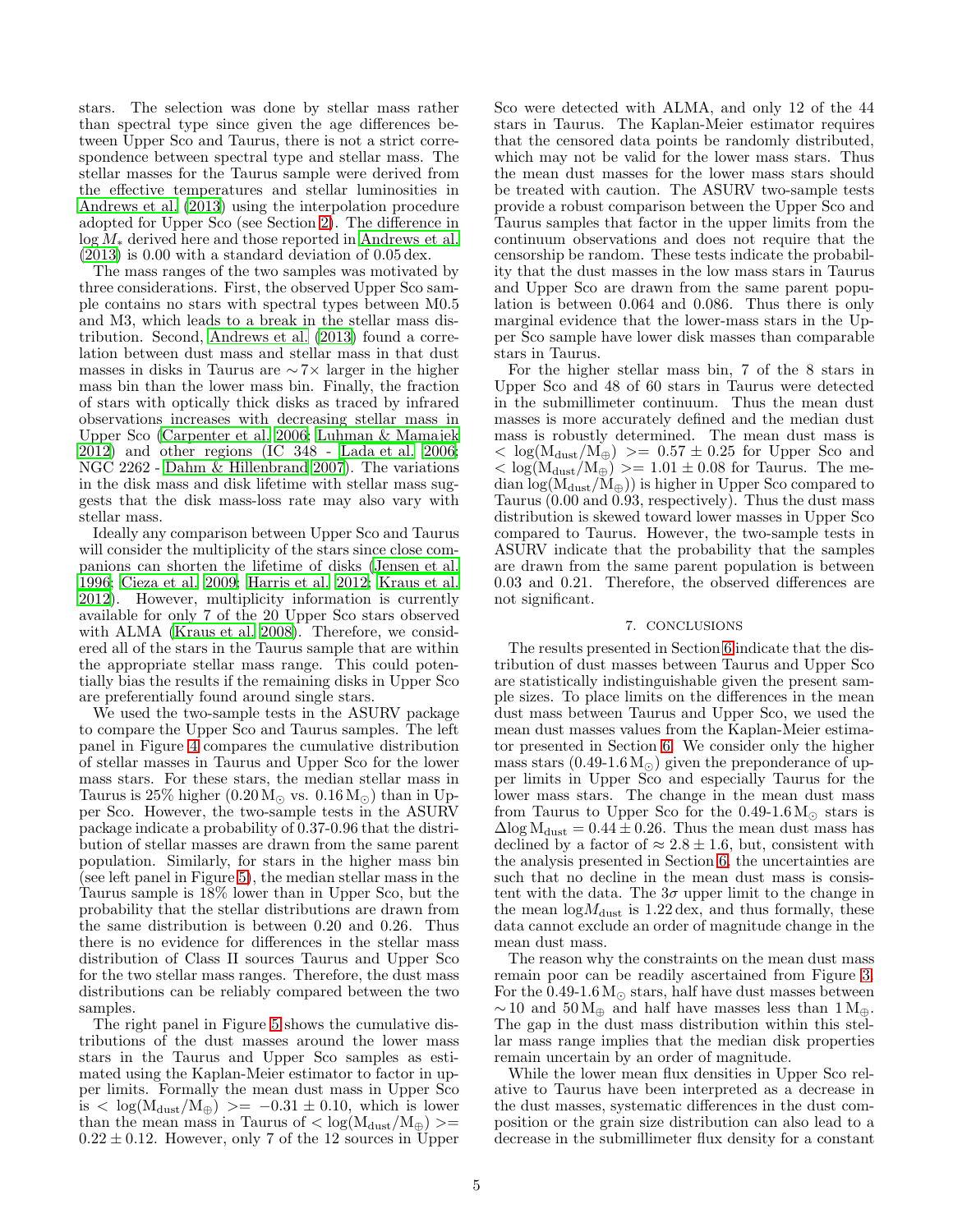mass in solids. As an example, we computed the dust opacity by adopting the three most abundant species in the [Pollack et al. \(1994\)](#page-6-23) dust composition and assuming that the size distribution of particles can be represented by a power law of  $n(a) \propto a^{-3.5}$ . Increasing the maximum particle radius to 1 cm from 1 mm, but keeping the total mass in solids constant, would decrease the observed submillimeter flux density by a factor 2.7, which is consistent with the observed decrease in the flux density in Upper Sco relative to Taurus. In this scenario, the slope of the dust opacity between wavelengths of 1 mm and 3 mm will decrease to  $\beta = 0.66$  from  $\beta = 0.91$ . While a systematic change of  $\beta$  with stellar age has not been observed [\(Ricci et al. 2010a](#page-6-24); [Ubach et al. 2012\)](#page-6-25), the uncertainties on the measurements for individual disks are typically  $\Delta \beta \approx 0.2 - 0.4$  (1 $\sigma$ ). Thus we cannot exclude the possibility that the size distribution of particles is changing between Upper Sco and Taurus but the overall mass of solids has remained the same. Sensitive, long wavelength observations can help break the degeneracy between variations in grain growth and disk mass in accounting for the reduced submillimeter flux.

The sample for these observations was drawn from the Spitzer survey presented in [Carpenter et al. \(2006\)](#page-5-3) for a subset of the known Upper Sco population. Since that time, not only has the census of Upper Sco members been refined, the all-sky WISE survey between 3.5 and  $22 \mu m$  has been completed, which can be used to assess

the presence of a disk in all association members. Such a census has already by completed [\(Rizzuto et al. 2012](#page-6-26); [Luhman & Mamajek 2012\)](#page-5-27), and there are over 200 stars and brown dwarfs over all spectral types in Upper Sco that have an infrared excess characteristics of a disk, including primordial and debris disks. Future observations of this large sample with ALMA will probe the tentative correlations identified in this paper.

We thank Crystal Brogan and Steve Myers for their assistance in the data reduction. The National Radio Astronomy Observatory is a facility of the National Science Foundation operated under cooperative agreement by Associated Universities, Inc. This paper makes use of the following ALMA data: ADS/JAO.ALMA#2011.0.00966.SSB. ALMA is a partnership of ESO (representing its member states), NSF (USA) and NINS (Japan), together with NRC (Canada) and NSC and ASIAA (Taiwan), in cooperation with the Republic of Chile. The Joint ALMA Observatory is operated by ESO, AUI/NRAO and NAOJ. A.I. and J.M.C. acknowledge support from NSF awards AST-1109334 and AST-1140063. This publication makes use of data products from the Two Micron All Sky Survey, which is a joint project of the University of Massachusetts and the Infrared Processing and Analysis Center/California Institute of Technology, funded by the National Aeronautics and Space Administration and the National Science Foundation.

#### REFERENCES

- <span id="page-5-6"></span>André, P., & Montmerle, T. 1994, ApJ, 420, 837
- <span id="page-5-7"></span>Andrews, S. M., & Williams, J. P. 2005, ApJ, 631, 1134
- <span id="page-5-12"></span>Andrews, S. M., & Williams, J. P. 2007a, ApJ, 659, 705
- <span id="page-5-8"></span>Andrews, S. M., & Williams, J. P. 2007b, ApJ, 671, 1800
- <span id="page-5-14"></span>Andrews, S. M., Wilner, D. J., Hughes, A. M., Qi, C., &
- Dullemond, C. P. 2009, ApJ, 700, 1502 Andrews, S. M., Wilner, D. J., Hughes, A. M., Qi, C., &
- <span id="page-5-15"></span>Dullemond, C. P. 2010, ApJ, 723, 1241
- <span id="page-5-9"></span>Andrews, S. M., Rosenfeld, K. A., Kraus, A. L., & Wilner, D. J. 2013, ApJ, 771, 129
- <span id="page-5-5"></span>Beckwith, S. V. W., Sargent, A. I., Chini, R. S., & Gsten, R.
- 1990, AJ, 99, 924 Bertout, C., Siess, L., & Cabrit, S. 2007, A&A, 473, L21
- <span id="page-5-38"></span><span id="page-5-34"></span>Blaauw, A. 1978, Problems of Physics and Evolution of the
- Universe, ed. L. V. Mirzoyan (Yerevan: Armenian Academy of Sciences), 101
- <span id="page-5-22"></span>Cardelli, J. A., Clayton, G. C., & Mathis, J. S. 1989, ApJ, 345, 245
- <span id="page-5-18"></span>Carpenter, J. M. 2002, AJ, 124, 1593
- <span id="page-5-3"></span>Carpenter, J. M., Mamajek, E. E., Hillenbrand, L. A., & Meyer, M. R. 2006, ApJ, 651, L49
- <span id="page-5-43"></span>Cieza, L. A., et al. 2009, ApJ, 696, L84
- <span id="page-5-21"></span>Cutri, R. M., et al. 2003, VizieR Online Data Catalog, 2246, 0
- <span id="page-5-4"></span>Dahm, S. E., & Carpenter, J. M. 2009, AJ, 137, 4024
- <span id="page-5-41"></span>Dahm, S. E., & Hillenbrand, L. A., 2007, AJ, 133, 2072
- <span id="page-5-35"></span>de Geus, E. J., de Zeeuw, P. T., & Lub, J. 1989, A&A, 216, 44
- <span id="page-5-23"></span>de Zeeuw, P. T., Hoogerwerf, R., de Bruijne, J. H. J., Brown, A. G. A., & Blaauw, A. 1999, 117, 354
- <span id="page-5-10"></span>Dutrey, A., Guilloteau, S., Duvert, G., Prato, L., Simon, M., Schuster, K., & Menard, F. 1996, A&A, 309, 493
- <span id="page-5-28"></span>Eisner, J. A., Plambeck. R. L., Carpenter, J. M., Corder, S. A., Qi, C., & Wilner, D. 2008, ApJ, 683, 304
- <span id="page-5-29"></span>Eisner, J. A., & Carpenter, J. M. 2003, ApJ, 598, 1341
- Feigelson, E. D., & Nelson, P. I. 1985, ApJ, 293, 192
- <span id="page-5-17"></span>Guilloteau, S., Dutrey, A., Piétu, V., & Boehler, Y. 2011, A&A, 529, 105
- <span id="page-5-39"></span>Gutermuth, R. A., Pipher, J. L., Megeath, S. T., Myers, P. C., Allen, L. E., & ALlen, T. S. 2011, ApJ, 739, 84
- <span id="page-5-0"></span>Haisch, K. E., Jr., Lada, E. A., & Lada, C. J. 2001, ApJ, 553, L153
- <span id="page-5-44"></span>Harris, R. J., Andrews, S. M., Wilner, D. J., & Kraus, A. L. 2012, ApJ, 751, 115
- <span id="page-5-37"></span>Hartmann, L. 2001, AJ, 121, 1030
- <span id="page-5-32"></span>Henning, T., Pfau, W., Zinnecker, H., & Prusti, T. 1993, A&A, 276, 129
- <span id="page-5-2"></span>Hernández, J., Hernández, J., Calvet, N., Hartmann, L., Briceño, C., Sicilia-Aguilar, A., & Berlind, P. 2005, AJ, 129, 856
- <span id="page-5-1"></span>Hern´andez, J., Hartmann, L., Calvet, N., Jeffries, R. D., Gutermuth, R., Muzerolle, J., & Stauffer, J. 2008, ApJ, 686, 1195
- <span id="page-5-31"></span>Hogerheijde, M. R., Jawardhana, R., Johnstone, D., Blake, G. A., & Kessler, J. E. 2002, AJ, 124, 3387
- <span id="page-5-13"></span>Isella, A., Carpenter, J. M., & Sargent, A. I. 2009, ApJ, 701, 260
- <span id="page-5-24"></span>Isobe, T., Feigelson, E. D., & Nelson, P. I. 1986, ApJ, 306, 490
- <span id="page-5-30"></span>Itoh, Y., et al. 2003, ApJ, 586, L141
- <span id="page-5-42"></span>Jensen, E. L. N., Mathieu, R. D., & Fuller, G. A. 1996, ApJ, 312 Kelly, B. C. 2007, ApJ, 665, 1489
- <span id="page-5-36"></span><span id="page-5-26"></span>Kenyon, S. J., & Hartmann, L. 1995, ApJS, 101, 117
- <span id="page-5-11"></span>Kitamura, Y., Momose, M., Yokogawa, S., Kawabe, R., Tamura, M., & Ida, S. 2002, ApJ, 581, 357
- <span id="page-5-45"></span>Kraus, A. L., Ireland, M. J., Hillenbrand, L. A., Martinache, F. 2012, ApJ, 745, 19
- <span id="page-5-46"></span>Kraus, A. L., Ireland, M. J., Martinache, F., Lloyd, J. P. 2008, ApJ, 679, 762
- <span id="page-5-16"></span>Kwon, W., Looney, L. W., & Mundy, L. G. 2011, ApJ741, 3
- <span id="page-5-40"></span>Lada, C. J., et al. 2006, AJ, 131, 1574
- <span id="page-5-20"></span>Lada, C. J., Wilking, B. A. 1984, ApJ, 287, 610
- <span id="page-5-25"></span>Lavalley, M., Isobe, T., & Feigelson, E. 1992, in ASP Conf. Ser. 25, Astronomical Data Analysis Software and Systems I, ed. D. M. Worrall, C. Biemesderfer, & J. Barnes (San Francisco: ASP), 245
- <span id="page-5-19"></span>Lee, N., Williams, J. P., & Cieza, L. A. 2011, ApJ, 736, 135
- <span id="page-5-27"></span>Luhman, K. L., & Mamajek, E. E. 2012, ApJ, 758, 31
- <span id="page-5-33"></span>Luhman, K. L., Allen, P. R., Espaillat, C., Hartmann, L., & Calvet, N. 2010, ApJS, 186, 111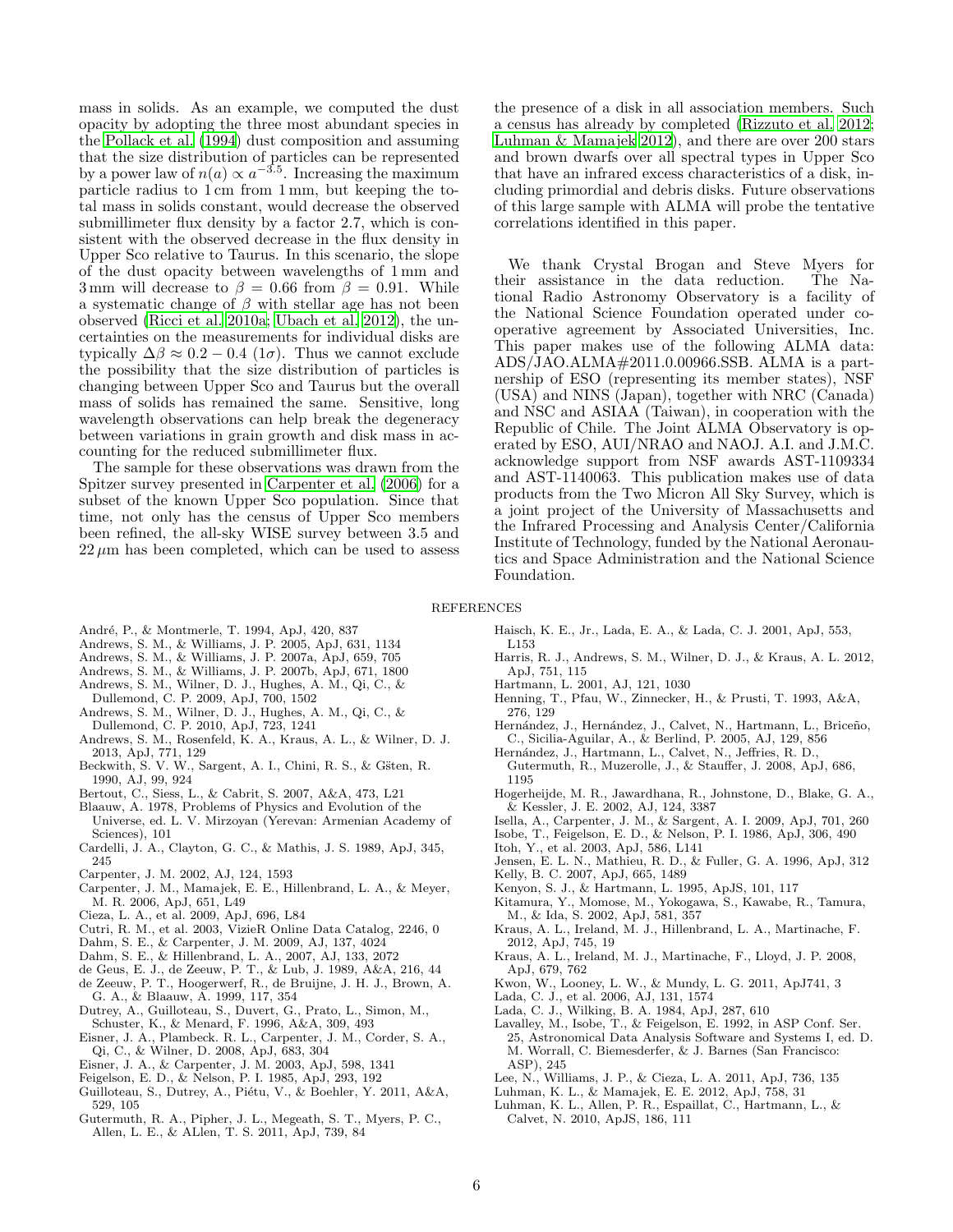- <span id="page-6-0"></span>Mamajek, E. E., Meyer, M. R., Hinz, P. M., Hoffmann, W. F., Cohen, M., & Hora, J. L. 2004, ApJ, 612, 496
- <span id="page-6-14"></span>Mann, R. K., & Williams, J. P. 2009a, ApJ, 694, L36
- <span id="page-6-15"></span>Mann, R. K., & Williams, J. P. 2009b, ApJ, 699, L55
- <span id="page-6-16"></span>Mann, R. K., & Williams, J. P. 2010, ApJ, 725, 430
- Mathews, G. S., Williams, J. P., & Ménard, F. 2012b, ApJ, 753, 59
- <span id="page-6-5"></span>Mathews, G. S., Williams, J. P., Ménard, F., Philips, N., Duchêne, G., and Pinte, C. 2012a, ApJ, 745, 23
- <span id="page-6-13"></span>Mayama, S., et al. 2012, ApJ, 760, 26
- <span id="page-6-2"></span>Motte, Motte, F., André, P., & Neri, R. 1998, A&A, 336, 150
- <span id="page-6-17"></span>Nuernberger, D., Chini, R., & Zinnecker, H. 1997, A&A, 324, 1036
- <span id="page-6-9"></span>Pecaut, M. J., & Mamajek, E. E. 2013, ApJ, in press (arvix 1307.2675)
- <span id="page-6-21"></span>Pecaut, M. J., Mamajek, E. E., & Bubar, E. J. 2012, ApJ, 765, 154
- <span id="page-6-23"></span>Pollack, J. B., Hollenbach, D., Beckwith, S., Simonelli, D. P., Roush, T., & Fong, W. 1994, ApJ, 421, 615
- <span id="page-6-10"></span>Preibisch, T., Brown, A. G. A., Bridges, T., Guenther, E., & Zinnecker, H. 2002, AJ, 124, 404
- <span id="page-6-19"></span>Rebull, L. M. et al. 2010, ApJS, 186, 259
- <span id="page-6-24"></span>Ricci, L., Testi, L., Natta, A., & Brooks, K. J. 2010a, A&A, 521, 66
- <span id="page-6-1"></span>Ricci, L., Testi, L., Natta, A., Neri, R., Cabrit, S., & Herczeg, G. J. 2010b, A&A, 512, 15
- <span id="page-6-26"></span>Rizzuto, A. C., Ireland, M. J., & Zucker, D. B. 2012, MNRAS, 421, L97
- <span id="page-6-12"></span>Roeser, S., Demleitner, M., & Schilbach, E. 20010, AJ, 139, 2240
- <span id="page-6-3"></span>Schaefer, G. H., Dutrey, A., Guilloteau, S., Simon, M., & White, R. J. 2009, ApJ, 701, 698
- <span id="page-6-11"></span>Siess L., Dufour E., Forestini M. 2000, A&A, 358, 593
- <span id="page-6-4"></span>Simon, M., Dutrey, A., & Guilloteau, S. 2000, ApJ, 545, 1034
- <span id="page-6-7"></span>Skrutskie, M. F., et al. 2006, 2006, AJ, 131, 1163
- <span id="page-6-22"></span>Slesnick, C. L., Carpenter, J. M., Hillenbrand, L. A., & Mamajek, E. E. 2006, AJ, 132, 2665
- <span id="page-6-20"></span>Slesnick, C. L., Hillenbrand, L. A., & Carpenter, J. M. 2008, ApJ, 688, 377
- <span id="page-6-18"></span>Testi, L., & Sargent, A. I. 1998, ApJ, 508, L91
- <span id="page-6-8"></span>The DENIS Consortium. 2005, VizieR Online Data Catalog, 2263, 0
- <span id="page-6-25"></span>Ubach, C., Maddison, S. T., Wright, C. M., Wilner, D. J.,
- Lommen, D. J. P., & Koribalski, B. 2012, MNRAS, 425, 3137 Williams, J. P., Cieza, L. A., Andrews, S. M., Coulson, I. M.,
- <span id="page-6-6"></span>Barger, A. J., Casey, C. M., Chen, C.-C., Cowie, L. L., Koss, M., Lee, N., & Sanders, D. B. 2013, MNRAS, 435, 1671 Zacharias, N., Finch, C. T., Girard, T. M., Henden, A., Bartlett,
- J. L., Monet, D. G., & Zacharias, M. I. 2013, AJ, 145, 44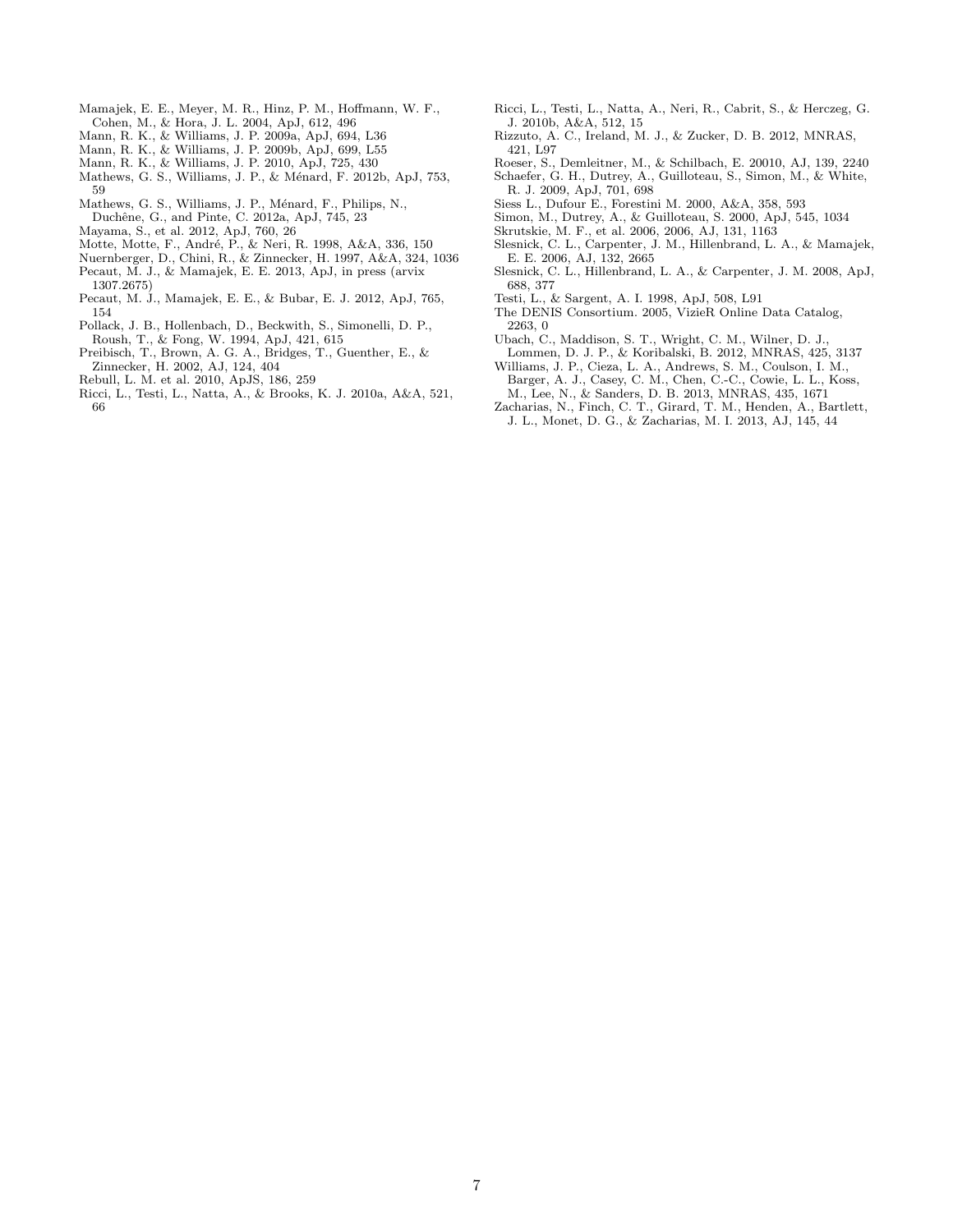

<span id="page-7-0"></span>FIG. 1.— Contour maps of the ALMA 880  $\mu$ m continuum emission for 20 K-M type stars in Upper Sco. Each map is centered on the stellar position after correction for proper motion. The contour levels are indicated in the lower right for each panel, where solid and dotted contours indicate positive and negative flux densities, respectively.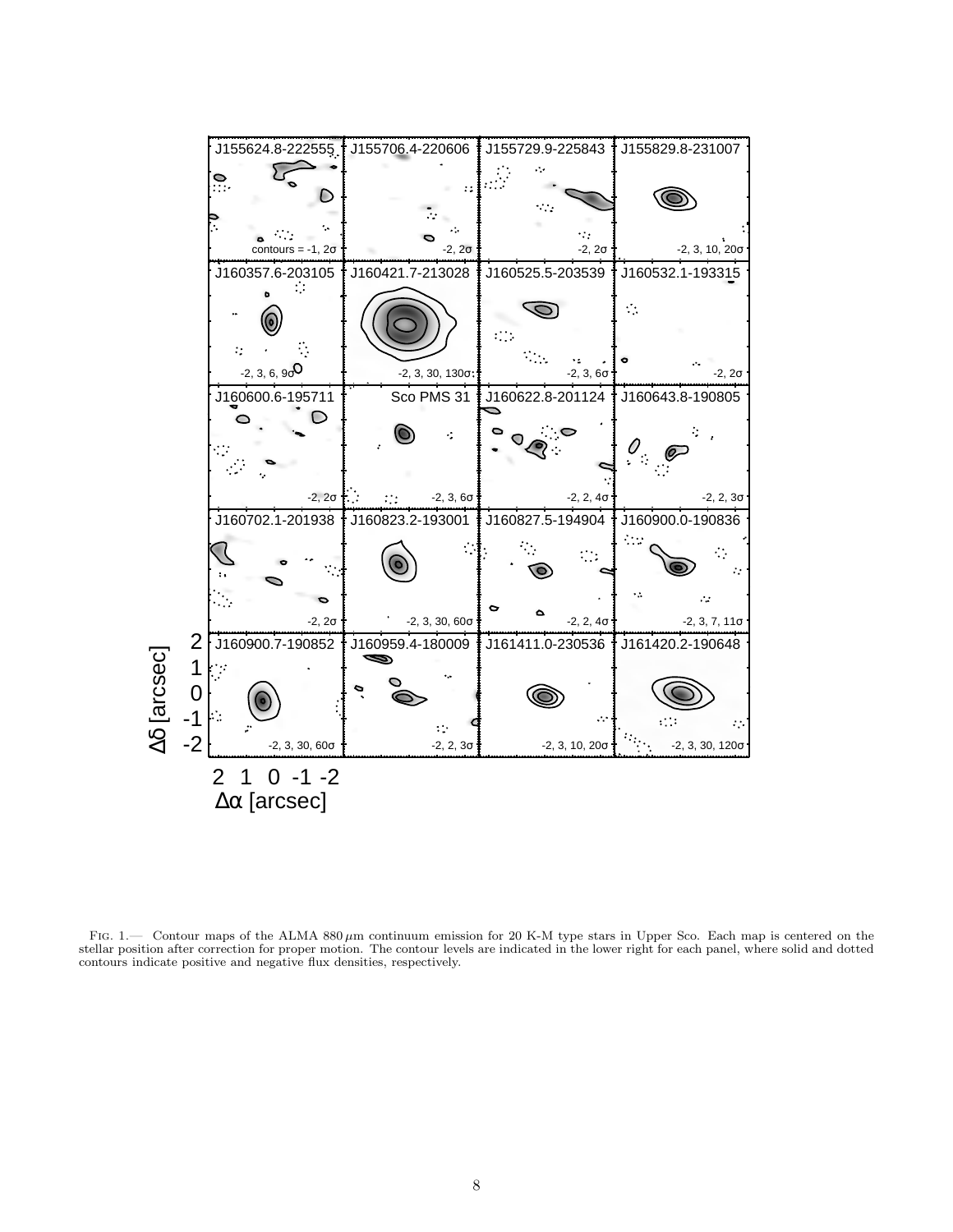

<span id="page-8-0"></span>FIG. 2.— The real part of the visibility as a function of projected baseline length for the ALMA 880  $\mu$ m continuum data for 20 K-M type stars in Upper Sco. The phase center has been shifted to correspond to the centroid of the continuum emission, or the stellar position if the continuum is not detected.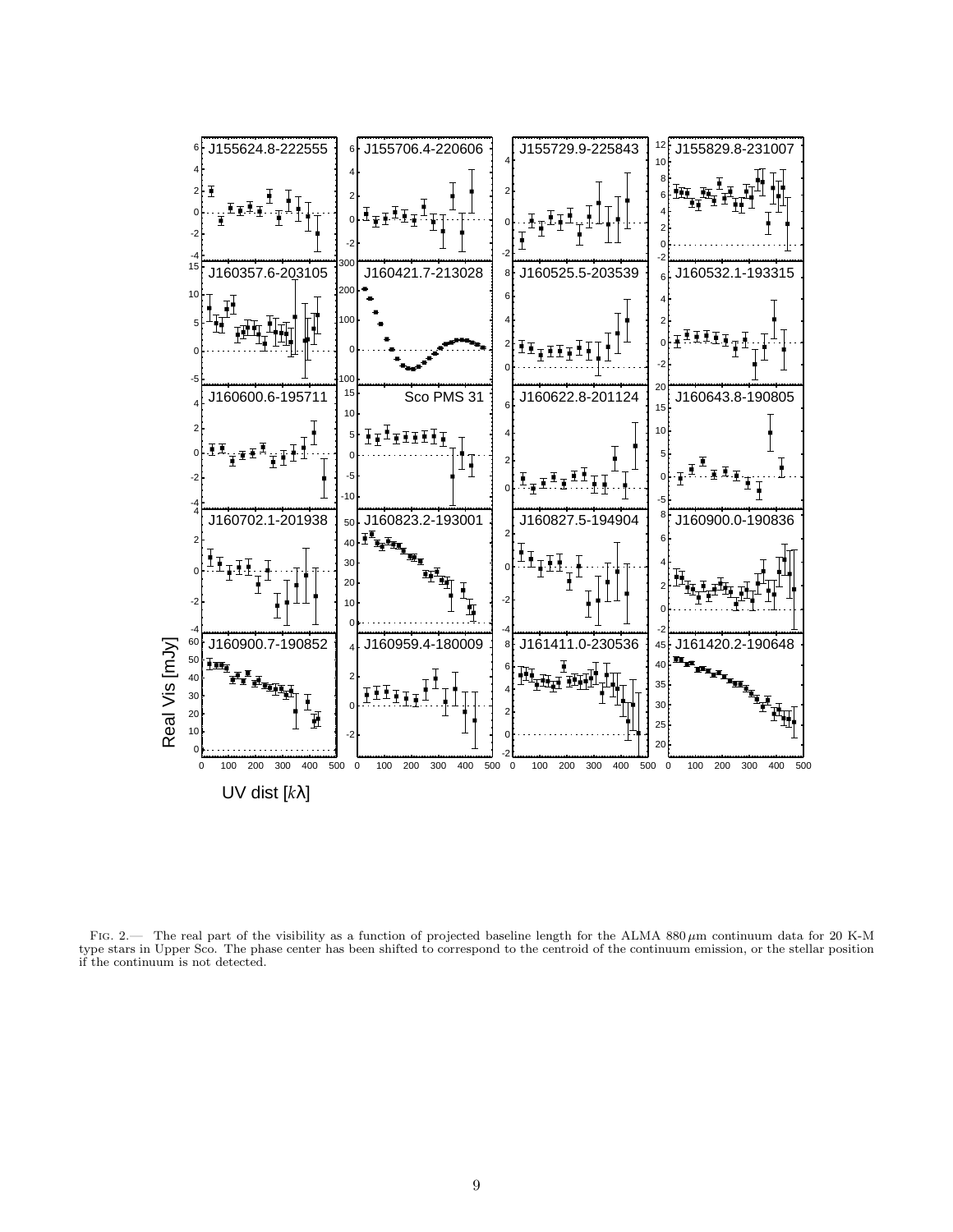

<span id="page-9-0"></span>FIG. 3.— Dust mass as a function of stellar mass for the 20 stars in the Upper Sco sample. Sources with  $880 \,\mu$ m continuum detections are denoted by circles, and  $3\sigma$  upper limits to the  $880 \,\mu$ m detections are indicated by triangles. The dashed lines shows constant ratios of dust mass to stellar mass of 0.01 $\zeta$  and 0.001 $\zeta$ , where  $\zeta = 0.01$  is the dust to gas ratio. The shaded region shows the correlation between dust mass and disk mass derived by [Andrews et al. \(2013\)](#page-5-9) in Taurus, where the width of the region shows the 0.7 dex spread about the best fit relation.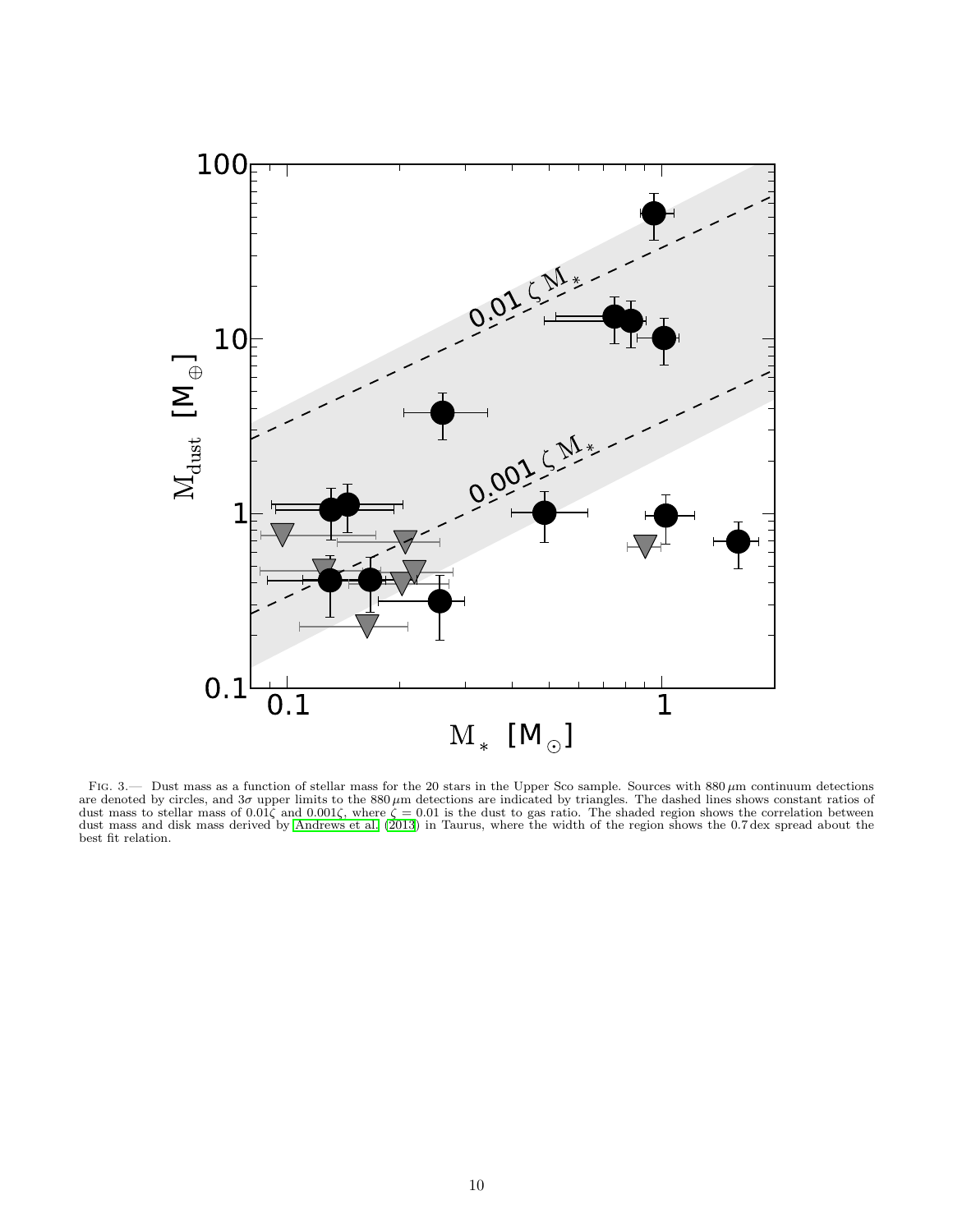

<span id="page-10-0"></span>FIG. 4.— Left: Cumulative distribution of the stellar masses for the Taurus (grey) and Upper Sco (black) samples for stellar masses between 0.097 and 0.26 M<sub>☉</sub>. Right: Cumulative distribution of the dust masses for the stellar samples shown in the left panel. Both the stellar masses and dust masses in Upper Sco and Taurus are consistent with being drawn from the same parent distribution.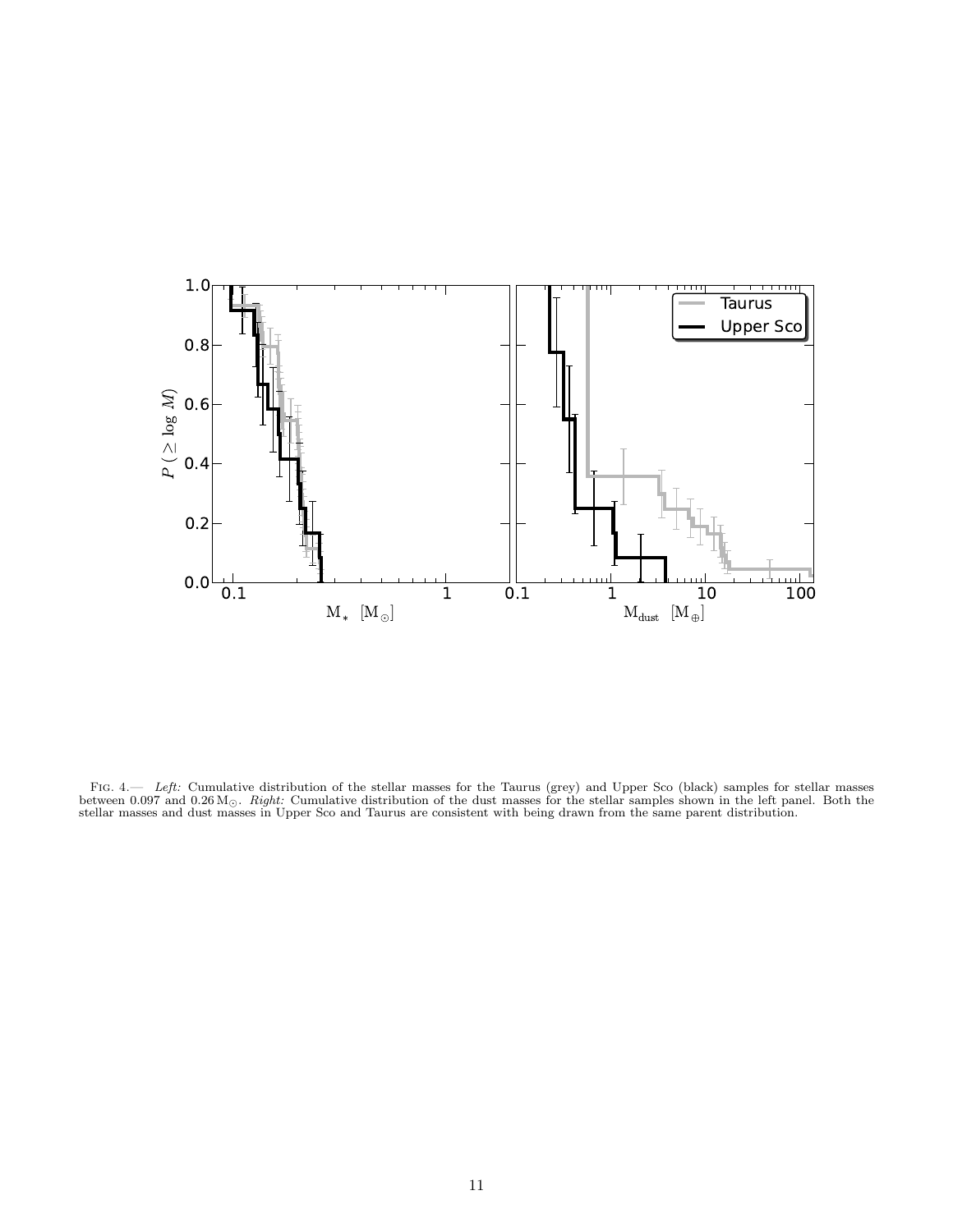

<span id="page-11-0"></span>FIG. 5.— Same as in Figure [4,](#page-10-0) but for stellar masses between 0.49 and 1.6 M<sub>O</sub>. Both the stellar masses and dust masses in Upper Sco and Taurus are consistent with being drawn from the same parent distribution.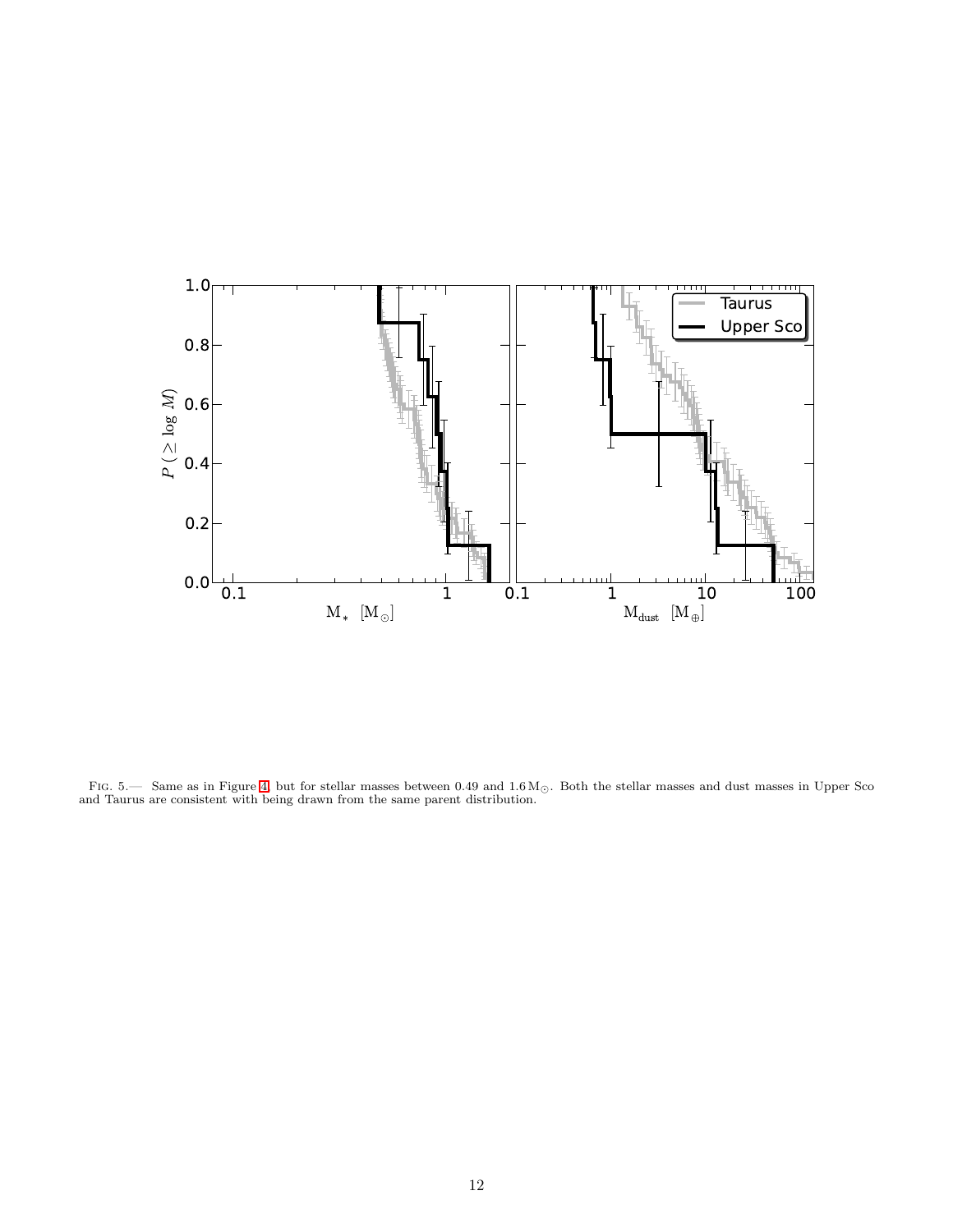<span id="page-12-0"></span>

| Source                          | Phase Center (J2000) | UT Date Observed |            |
|---------------------------------|----------------------|------------------|------------|
|                                 | Right Ascension      | Declination      |            |
| J155624.8-222555<br>PBB2002     | 15:56:24.774         | $-22:25:55.26$   | 2012-08-24 |
| PBB2002<br>J155706.4-220606     | 15:57:06.419         | $-22:06:06.10$   | 2012-08-24 |
| PBB2002<br>J155729.9-225843     | 15:57:29.862         | $-22:58:43.85$   | 2012-08-24 |
| PBB2002 J155829.8-231007        | 15:58:29.813         | $-23:10:07.72$   | 2012-08-24 |
| PZ99 J160357.6-203105           | 16:03:57.677         | $-20:31:05.51$   | 2012-12-16 |
| PZ99 J160421.7-213028           | 16:04:21.655         | $-21:30:28.40$   | 2012-08-27 |
| PBB2002<br>J160525.5-203539     | 16:05:25.564         | $-20:35:39.71$   | 2012-08-24 |
| PBB2002<br>J160532.1-193315     | 16:05:32.152         | $-19:33:15.99$   | 2012-08-24 |
| PBB2002<br>J160600.6-195711     | 16:06:00.616         | $-19:57:11.46$   | 2012-08-27 |
| ScoPMS 31                       | 16:06:21.963         | $-19:28:44.56$   | 2012-12-16 |
| PBB2002<br>J160622.8-201124     | 16:06:22.781         | $-20:11:24.28$   | 2012-08-27 |
| PBB2002<br>J160643.8-190805     | 16:06:43.860         | $-19:08:05.56$   | 2012-12-16 |
| PBB2002<br>$J160702.1 - 201938$ | 16:07:02.118         | $-20:19:38.77$   | 2012-08-24 |
| PBB2002<br>J160823.2-193001     | 16:08:23.245         | $-19:30:00.95$   | 2012-12-16 |
| PBB2002<br>J160827.5-194904     | 16:08:27.520         | $-19:49:04.72$   | 2012-08-27 |
| PBB2002<br>J160900.0-190836     | 16:09:00.020         | $-19:08:36.80$   | 2012-08-27 |
| PBB2002<br>J160900.7-190852     | 16:09:00.761         | $-19:08:52.68$   | 2012-12-16 |
| PBB2002 J160959.4-180009        | 16:09:59.341         | $-18:00:09.08$   | 2012-08-24 |
| PZ99 J161411.0-230536           | 16:14:11.077         | $-23:05:36.24$   | 2012-08-27 |
| PBB2002<br>J161420.2-190648     | 16:14:20.299         | $-19:06:48.14$   | 2012-08-27 |
|                                 |                      |                  |            |

TABLE 1 Observed Sources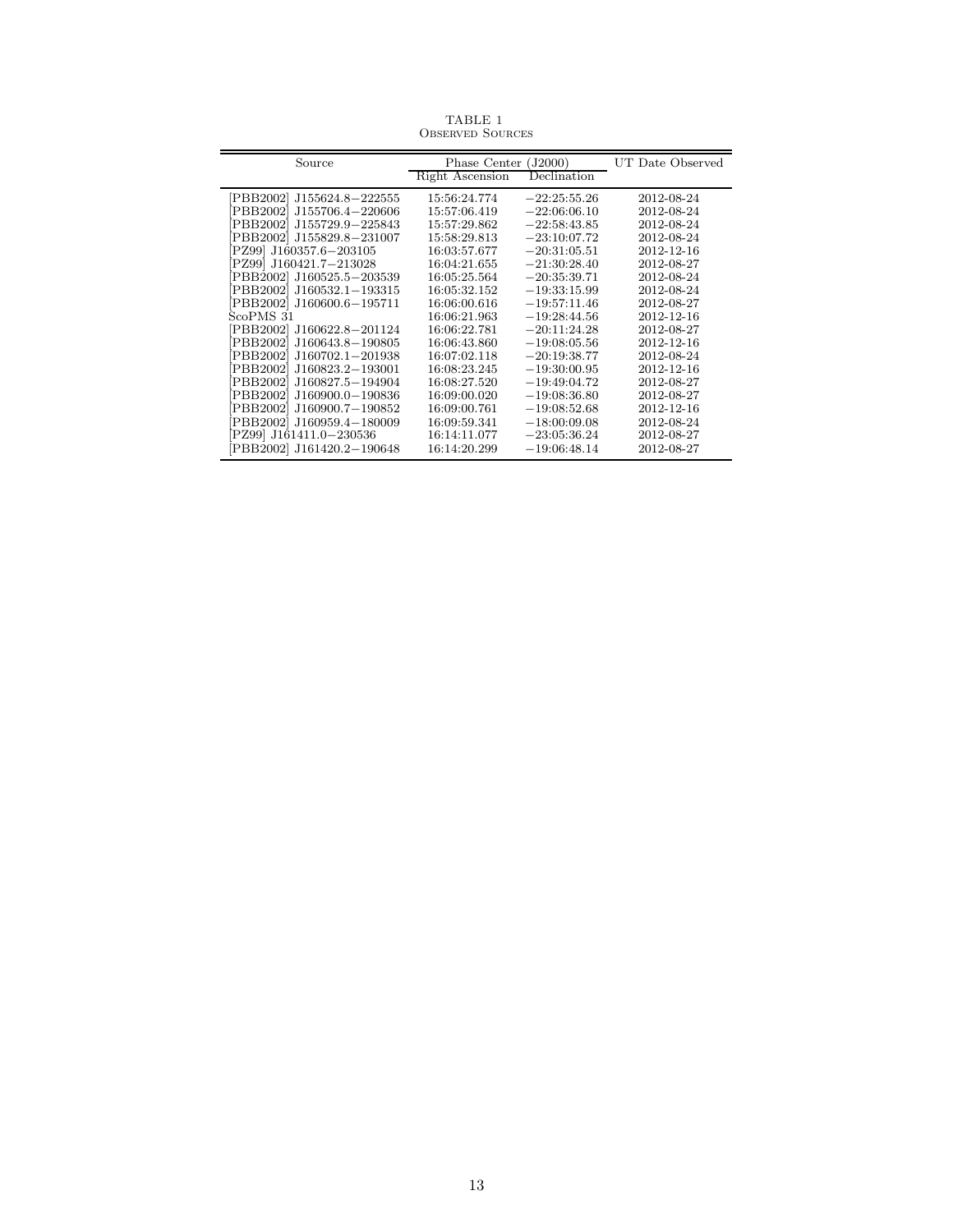<span id="page-13-0"></span>

| Source                   | SpT              | $A_v$                   | $\log(T_{*}/K)$   | $\log(L_{*}/L_{\odot})$ | $\log(M_{*}/M_{\odot})$       |
|--------------------------|------------------|-------------------------|-------------------|-------------------------|-------------------------------|
| PBB2002 J155624.8-222555 | M4               | $0.69 \pm 0.36$         | $3.514 \pm 0.019$ | $-1.18 \pm 0.14$        | $-0.66$ $(-0.14, +0.10)$      |
| PBB2002 J155706.4-220606 | $\rm M4$         | $0.70 \pm 0.50^{\rm a}$ | $3.514 \pm 0.019$ | $-1.44 \pm 0.14$        | $-0.68$ ( $-0.18, +0.09$ )    |
| PBB2002 J155729.9-225843 | $\rm M4$         | $0.70 \pm 0.50^{\rm a}$ | $3.514 \pm 0.019$ | $-1.33 \pm 0.14$        | $-0.69$ $(-0.14, +0.12)$      |
| PBB2002 J155829.8-231007 | M3               | $1.07 \pm 0.40$         | $3.533 \pm 0.018$ | $-1.31 \pm 0.14$        | $-0.58$ $(-0.10, +0.12)$      |
| PZ99 J160357.6-203105    | K5               | $0.70 \pm 0.50^{\rm a}$ | $3.638 \pm 0.024$ | $-0.17 \pm 0.14$        | $0.01$ ( $-0.05, +0.08$ )     |
| PZ99 J160421.7-213028    | K2               | $0.66 \pm 0.27$         | $3.690 \pm 0.016$ | $-0.24 \pm 0.14$        | $-0.02$ ( $-0.04$ , $+0.05$ ) |
| PBB2002 J160525.5-203539 | M5               | $0.37 \pm 0.41$         | $3.495 \pm 0.020$ | $-1.37 \pm 0.14$        | $-0.88$ $(-0.15, +0.17)$      |
| PBB2002 J160532.1-193315 | M5               | $0.19 \pm 0.42$         | $3.495 \pm 0.020$ | $-1.59 \pm 0.14$        | $-1.01$ ( $-0.06, +0.25$ )    |
| PBB2002 J160600.6-195711 | M5               | $0.22 \pm 0.37$         | $3.495 \pm 0.020$ | $-1.20 \pm 0.14$        | $-0.79$ $(-0.18, +0.11)$      |
| ScoPMS 31                | M <sub>0.5</sub> | $0.98 \pm 0.26$         | $3.577 \pm 0.020$ | $-0.28 \pm 0.14$        | $-0.31$ $(-0.09, +0.12)$      |
| PBB2002 J160622.8-201124 | M5               | $0.00 \pm 0.37$         | $3.495 \pm 0.020$ | $-1.39 \pm 0.14$        | $-0.89$ ( $-0.17, +0.15$ )    |
| PBB2002 J160643.8-190805 | K6               | $0.72 \pm 0.25$         | $3.624 \pm 0.015$ | $-0.39 \pm 0.14$        | $-0.04$ ( $-0.05, +0.04$ )    |
| PBB2002 J160702.1-201938 | M5               | $0.92 \pm 0.37$         | $3.495 \pm 0.020$ | $-1.49 \pm 0.14$        | $-0.90$ $(-0.17, +0.15)$      |
| PBB2002 J160823.2-193001 | K9               | $1.05 \pm 0.29$         | $3.593 \pm 0.023$ | $-0.55 \pm 0.14$        | $-0.13$ $(-0.16, +0.07)$      |
| PBB2002 J160827.5-194904 | M5               | $0.70 \pm 0.39$         | $3.495 \pm 0.020$ | $-1.16 \pm 0.14$        | $-0.78$ $(-0.18, +0.12)$      |
| PBB2002 J160900.0-190836 | M5               | $0.42 \pm 0.35$         | $3.495 \pm 0.020$ | $-1.32 \pm 0.14$        | $-0.84$ ( $-0.20, +0.15$ )    |
| PBB2002 J160900.7-190852 | K9               | $1.32 \pm 0.25$         | $3.593 \pm 0.023$ | $-0.38 \pm 0.14$        | $-0.08$ $(-0.23, +0.04)$      |
| PBB2002 J160959.4-180009 | M4               | $0.56 \pm 0.36$         | $3.514 \pm 0.019$ | $-1.00 \pm 0.14$        | $-0.59$ $(-0.17, +0.07)$      |
| PZ99 J161411.0-230536    | K2               | $0.48 \pm 0.25$         | $3.690 \pm 0.030$ | $0.41 \pm 0.14$         | $0.20$ (-0.07, $+0.05$ )      |
| PBB2002 J161420.2-190648 | K5               | $2.00 \pm 0.50^{\rm a}$ | $3.638 \pm 0.024$ | $-0.29 \pm 0.14$        | $0.01$ ( $-0.07, +0.04$ )     |

TABLE 2 Stellar Properties

 $\alpha$  Photometry is not available to derive A<sub>v</sub>; the assumed value is listed (see text).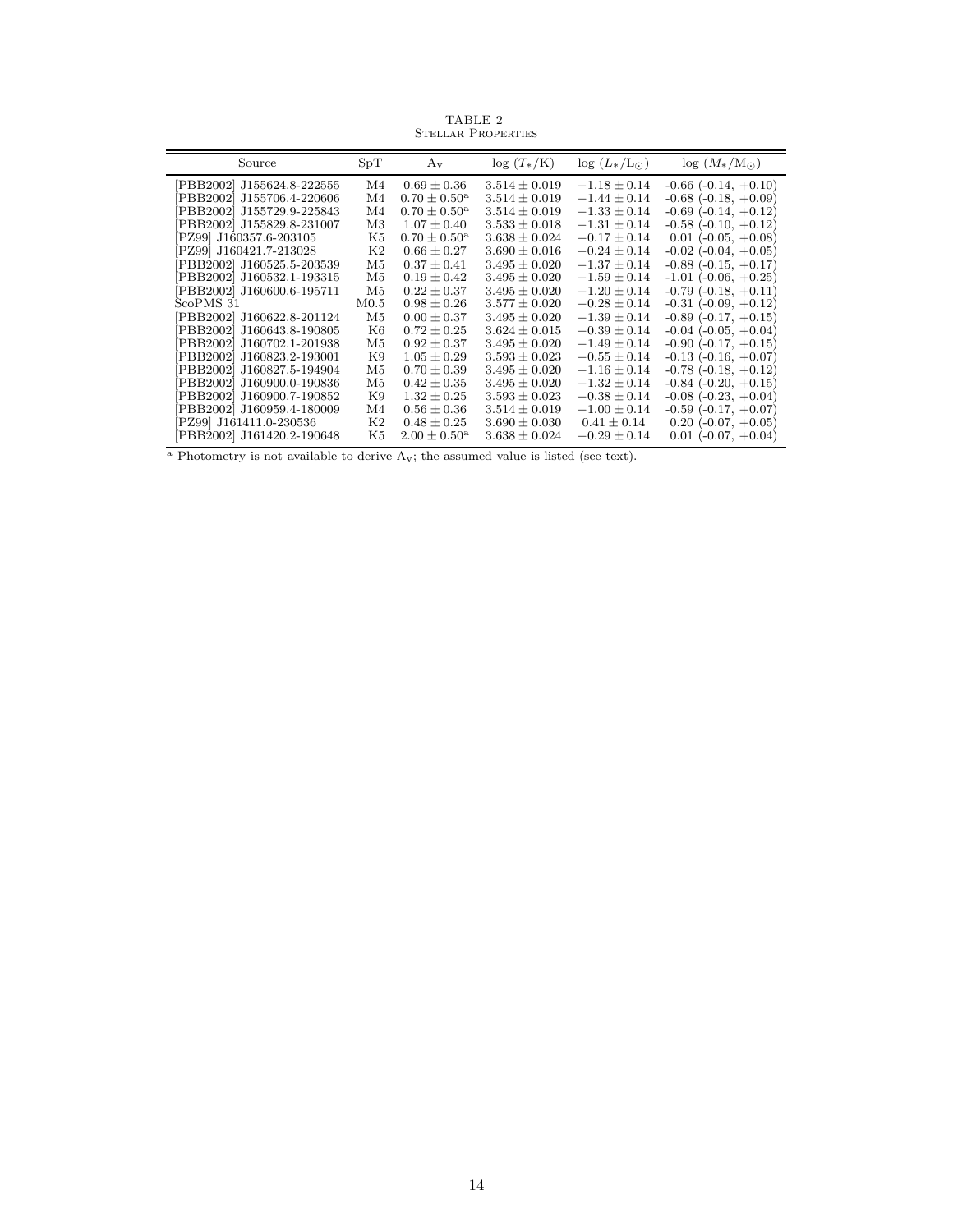<span id="page-14-0"></span>

| UT Date       | Number   | Baseline range | <b>DWV</b> | Calibrators |               |            |                |
|---------------|----------|----------------|------------|-------------|---------------|------------|----------------|
|               | Antennas | (m)            | mm         | Flux        | Passband      | Secondary  | Gain           |
| 2012 Aug 24   | 25       | $17 - 375$     | 0.77       | Neptune     | J1924—292     | J1751—0939 | $J1625 - 2527$ |
| 2012 Aug 28   | 23       | $12 - 386$     | 0.68       | Titan       | $J1924 - 292$ | J1751-0939 | $J1625 - 2527$ |
| $2012$ Dec 16 |          | $16 - 402$     | 1.16       | Titan       | J1924-292     | $\cdots$   | $J1625 - 2527$ |

TABLE 3 ALMA Observations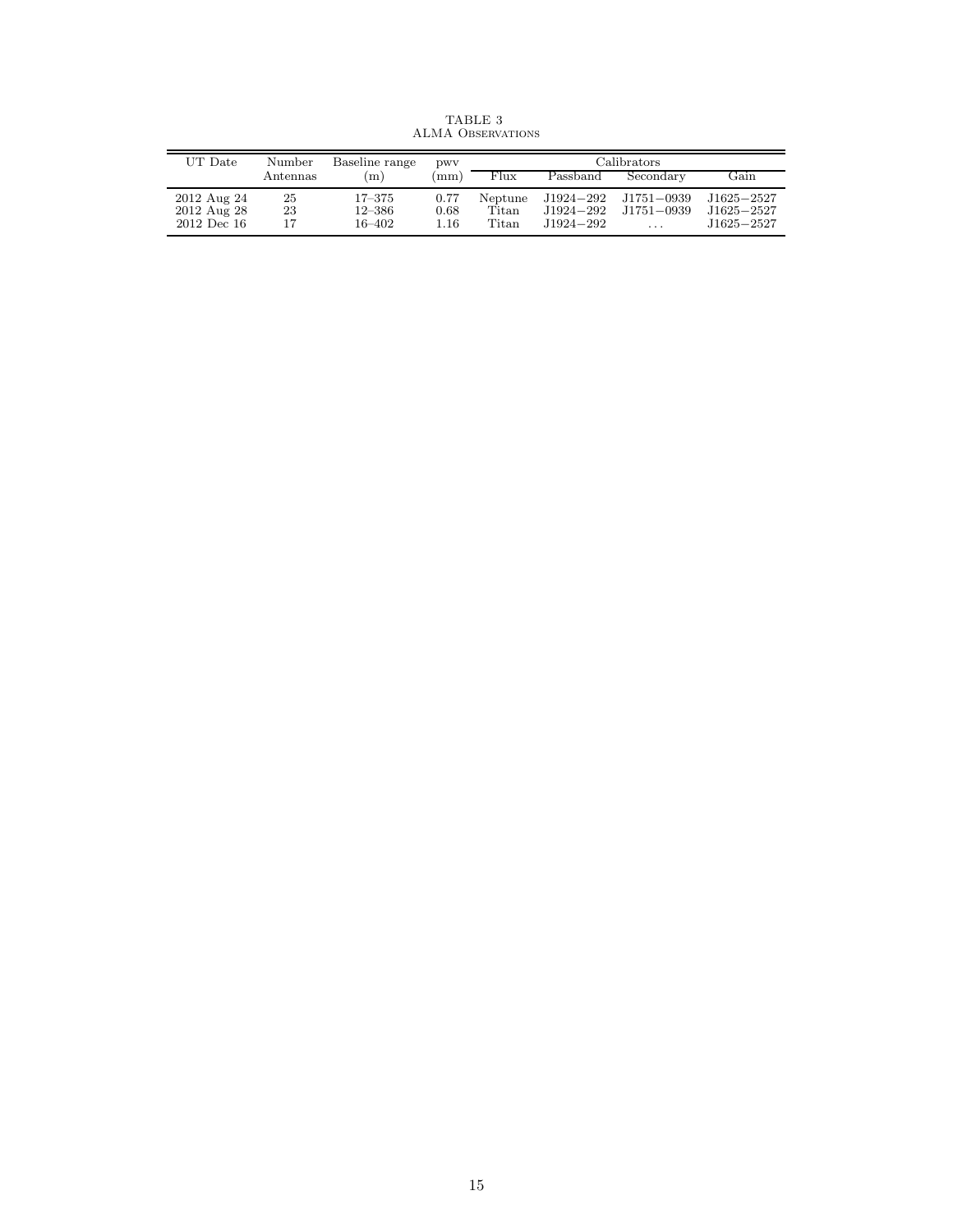TABLE 4 Measured Continuum Flux Densities at a Mean Frequency of 340.7 GHz

<span id="page-15-0"></span>

| Source<br>(1)                                             | $S_{\rm total}$<br>(mJy)<br>(2) | $\Delta \alpha$<br>$(\text{arcsec})$<br>(3) | $\Delta\delta$<br>(arcsec)<br>(4) | $\sigma$<br>$(mJy beam-1)$<br>(5) | $\theta_{\rm h}$<br>(arcsec)<br>(6) | P.A.<br>$(\deg)$<br>(7) |
|-----------------------------------------------------------|---------------------------------|---------------------------------------------|-----------------------------------|-----------------------------------|-------------------------------------|-------------------------|
| [PBB2002]UScoJ155624.8 - 222555                           | $0.28 \pm 0.18$                 | $\ddots$                                    | $\cdots$                          | 0.15                              | $0.80 \times 0.48$                  | $-74$                   |
| PBB2002 UScoJ155706.4 - 220606                            | $0.32 \pm 0.20$                 | $\cdots$                                    | .                                 | 0.20                              | $0.91 \times 0.48$                  | $-73$                   |
| PBB2002 UScoJ155729.9 - 225843                            | $-0.04 \pm 0.20$                | $\cdots$                                    | .                                 | 0.19                              | $0.86 \times 0.48$                  | $-74$                   |
| PBB2002 UScoJ155829.8 - 231007                            | $5.86 \pm 0.18$                 | $0.10 \pm 0.11$                             | $-0.01 \pm 0.11$                  | 0.20                              | $0.76 \times 0.48$                  | $-75$                   |
| PZ99 J160357.6 - 203105]                                  | $4.30 \pm 0.39$                 | $0.01 \pm 0.08$                             | $0.06 \pm 0.08$                   | 0.45                              | $0.65 \times 0.48$                  | $-8$                    |
| $[PZ99]J160421.7 - 213028^a$                              | $218.76 \pm 0.81$               | $0.01 \pm 0.11$                             | $-0.03 \pm 0.11$                  | 0.19                              | $0.76 \times 0.45$                  | $-74$                   |
| PBB2002 UScoJ160525.5 - 203539                            | $1.53 \pm 0.20$                 | $-0.09 \pm 0.19$                            | $0.52 \pm 0.19$                   | 0.19                              | $0.99 \times 0.48$                  | $-72$                   |
| PBB2002 UScoJ160532.1 - 193315                            | $0.25 \pm 0.20$                 | $\cdots$                                    | $\cdot$                           | 0.23                              | $0.94 \times 0.48$                  | $-72$                   |
| PBB2002 UScoJ160600.6 - 195711                            | $-0.00 \pm 0.13$                | $\cdots$                                    | $\cdots$                          | 0.13                              | $0.68 \times 0.45$                  | $-76$                   |
| ScoPMS31                                                  | $4.08 \pm 0.52$                 | $0.02 \pm 0.22$                             | $0.50 \pm 0.22$                   | 0.53                              | $0.65 \times 0.49$                  | $-3$                    |
| [PBB2002]UScoJ160622.8 - 201124                           | $0.59 \pm 0.14$                 | $0.09 \pm 0.19$                             | $0.05 \pm 0.19$                   | 0.13                              | $0.70 \times 0.45$                  | $-75$                   |
| PBB2002 UScoJ160643.8 - 190805]                           | $1.11 \pm 0.42$                 | $\cdots$                                    | $\cdots$                          | 0.47                              | $0.65 \times 0.48$                  | $-5$                    |
| PBB2002 UScoJ160702.1 - 201938                            | $-0.09 \pm 0.20$                | $\cdots$                                    | $\cdots$                          | 0.20                              | $1.04 \times 0.48$                  | $-72$                   |
| PBB2002 UScoJ160823.2 - 193001 <sup>b</sup>               | $43.19 + 0.81$                  | $0.21 + 0.20$                               | $0.29 \pm 0.21$                   | 0.52                              | $0.65 \times 0.50$                  | $-9$                    |
| PBB2002 UScoJ160827.5 - 194904                            | $0.76 \pm 0.13$                 | $0.01 \pm 0.15$                             | $-0.03 \pm 0.15$                  | 0.16                              | $0.64 \times 0.45$                  | $-76$                   |
| PBB2002 UScoJ160900.0 - 190836                            | $1.73 \pm 0.13$                 | $0.04 \pm 0.12$                             | $0.09 \pm 0.12$                   | 0.14                              | $0.66 \times 0.45$                  | $-76$                   |
| $[{\rm PBB2002}]{\rm US}{\rm coJ160900.7}-190852^{\rm b}$ | $47.28 \pm 0.91$                | $0.42 \pm 0.20$                             | $-0.27 \pm 0.21$                  | 0.62                              | $0.65 \times 0.48$                  | $-4$                    |
| PBB2002 UScoJ160959.4 - 180009                            | $0.67 \pm 0.18$                 | $-0.19 \pm 0.26$                            | $-0.13 \pm 0.26$                  | 0.18                              | $0.80 \times 0.48$                  | $-72$                   |
| PZ99 J161411.0 - 230536                                   | $4.77 \pm 0.14$                 | $0.09 \pm 0.04$                             | $-0.07 \pm 0.04$                  | 0.16                              | $0.70 \times 0.45$                  | $-76$                   |
| $[PBB2002]$ UScoJ161420.2 - 190648 <sup>b</sup>           | $40.69 \pm 0.22$                | $-0.12 \pm 0.20$                            | $0.11 \pm 0.20$                   | 0.15                              | $0.77 \times 0.45$                  | $-73$                   |

 $N$ ote.  $-$ 

Column (1) : star name;

Column  $(2)$ : integrated flux density derived by fitting a point source model to the uv data, unless otherwise indicated;

Column (3) and (4) : right ascension and declination offsets of the ALMA continuum source from the stellar position; ellipses indicate that the source was not detected with ALMA and the offsets wered fixed at the stellar position during the model

fitting; Column (5) : RMS noise in an image created with robust=2 and measured in an annulus between 4′′ and 5′′ centered on the stellar position;

Column (6) : FWHM synthesized beam size;

Column  $(7)$ : position angle of the beam measured east of north.

<sup>a</sup> Integrated flux density measured on an image with a circular aperture of 1.5<sup>"</sup> radius.

<sup>b</sup> Integrated flux density measured by fitting an elliptical gaussian to the visibility data.